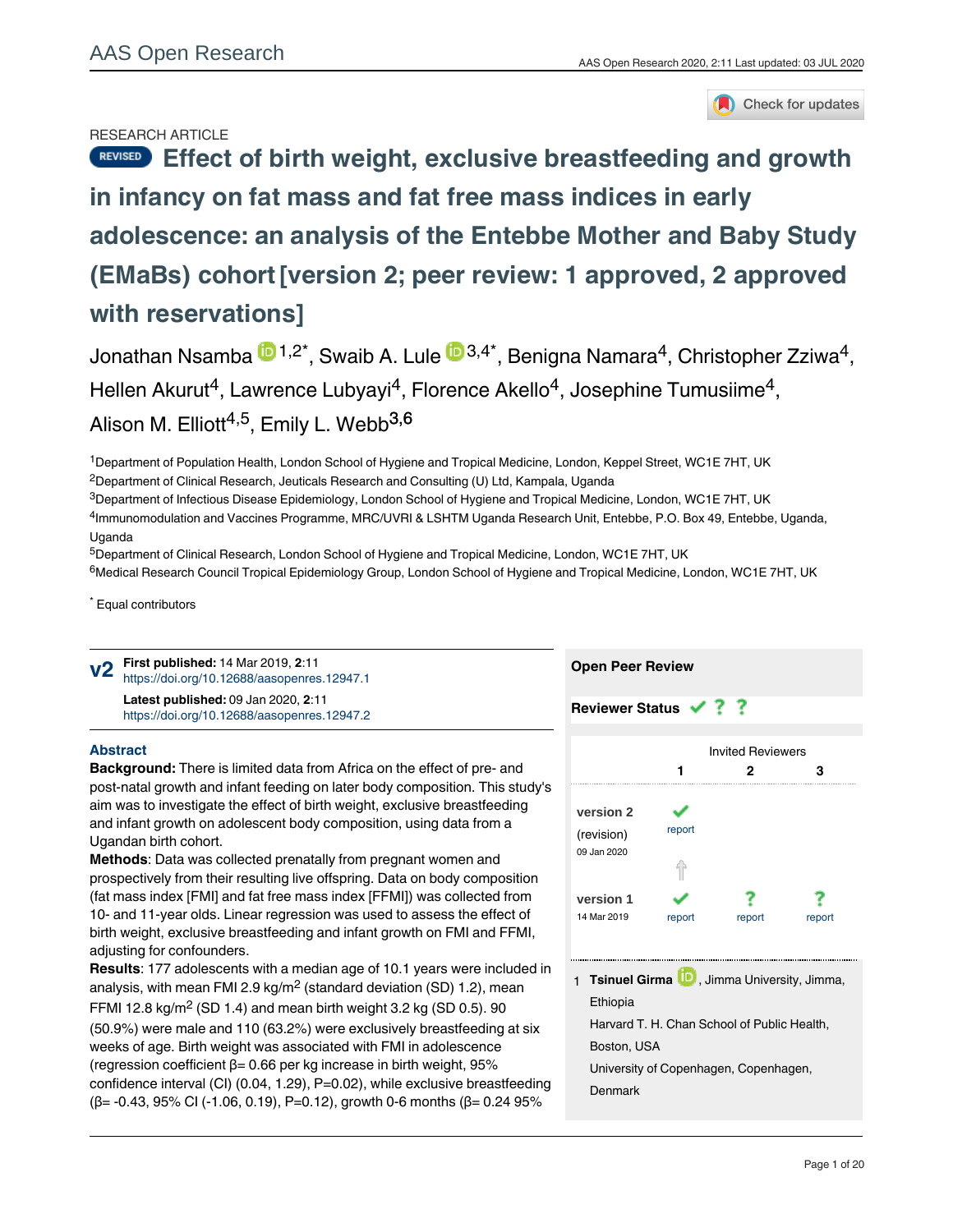CI (-0.43, 0.92), P=0.48) and growth 6-12 months ( $β = 0.61$ , 95% CI (-0.23, 1.46), P=0.11) were not associated with FMI among adolescents. Birth weight (β= 0.91, 95% CI (0.17, 1.65), P=0.01) was associated with FFMI in adolescence. Exclusive breastfeeding  $(β = 0.17, 95% C1 (-0.60, 0.94),$ P=0.62), growth 0-6 months ( $β$ = 0.56, 95% CI (-0.20, 1.33), P= 0.10), and growth 6-12 months ( $β = -0.02$ , 95% CI (-1.02, 0.99), P=0.97) were not associated with FFMI.

**Conclusions:** Birth weight predicted body composition parameters in Ugandan early adolescents, however, exclusive breastfeeding at six weeks of age and growth in infancy did not.

### **Keywords**

Birth weight, exclusive breastfeeding, infant growth, fat mass, fat free mass, adolescents, Uganda

Addis Continental Institute of Public health, Addis Ababa, Ethiopia

- 2 **Carlos S. Grijalva-Eternod ID**, University College London, London, UK
- 3 **Han C.G. Kemper U.,** Vrije Universiteit Amsterdam, Amsterdam, The Netherlands

Any reports and responses or comments on the article can be found at the end of the article.

#### **Corresponding author:** Jonathan Nsamba (jonahnsamba@ymail.com)

**Author roles: Nsamba J**: Formal Analysis, Writing – Original Draft Preparation, Writing – Review & Editing; **Lule SA**: Conceptualization, Data Curation, Formal Analysis, Methodology, Writing – Original Draft Preparation, Writing – Review & Editing; **Namara B**: Investigation; **Zziwa C**: Investigation; **Akurut H**: Investigation; **Lubyayi L**: Investigation; **Akello F**: Investigation; **Tumusiime J**: Investigation; **Elliott AM**: Conceptualization, Funding Acquisition, Investigation, Methodology, Project Administration, Resources, Writing – Review & Editing; **Webb EL**: Conceptualization, Methodology, Software, Supervision, Validation, Writing – Original Draft Preparation, Writing – Review & Editing

**Competing interests:** No competing interests were disclosed.

**Grant information:** The Entebbe Mother and Baby Study was supported by the Wellcome Trust through senior fellowship grants held by AME [064693, 079110, 95778] with supplementary funding from the UK Medical Research Council and UK Department for International Development (DfID) under the MRC/DfID concordat. AME is a Fellow of the African Academy of Sciences.

*The funders had no role in study design, data collection and analysis, decision to publish, or preparation of the manuscript.*

**Copyright:** © 2020 Nsamba J *et al*. This is an open access article distributed under the terms of the [Creative Commons Attribution License,](http://creativecommons.org/licenses/by/4.0/) which permits unrestricted use, distribution, and reproduction in any medium, provided the original work is properly cited.

**How to cite this article:** Nsamba J, Lule SA, Namara B *et al.* **Effect of birth weight, exclusive breastfeeding and growth in infancy on fat mass and fat free mass indices in early adolescence: an analysis of the Entebbe Mother and Baby Study (EMaBs) cohort [version 2; peer review: 1 approved, 2 approved with reservations]** AAS Open Research 2020, **2**:11 <https://doi.org/10.12688/aasopenres.12947.2>

**First published:** 14 Mar 2019, **2**:11<https://doi.org/10.12688/aasopenres.12947.1>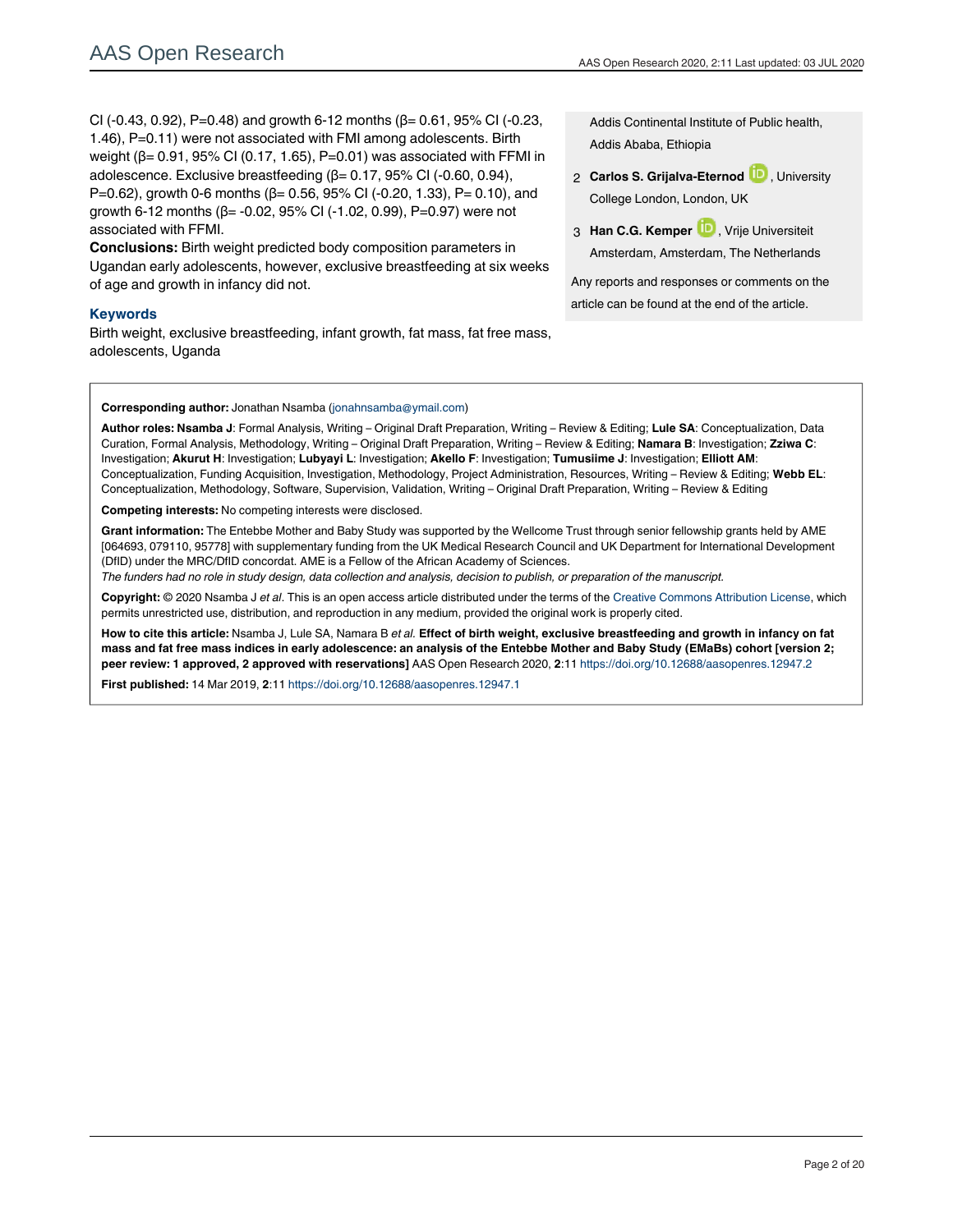## **Amendments from Version 1** *REVISED*

We are grateful for the opportunity to submit a revised version of this manuscript. The changes made were in line with recommendations from peer reviewers; Tsinuel Girma, Carlos S. Grijalva-Eternod and Han C.G. Kempe. Specific changes made are:

- We have improved on the methods section for a clear and coherent flow. We have addressed this section to reflect the trial from which the data was collected than referring the readers to an external paper
- We have added two papers (Belsley, Kuh & Welsch, 2013; Daoud, 2017) that give readers more insights into the standard error method for assessing multicollinearity.
- We have removed Figure 1 (distribution of fat mass index and fat free mass index by sex). This is because it is explained in the text within the manuscript.
- We have addressed the limitation of Bioelectrical impedance as far as population-specific equations are concerned. We have indicated that at the time of our study, Uganda's prediction equations were not in existence.
- We have made publicly available the supplementary tables. These are available on figshare. These contain crude associations between the different variables and the main outcomes.

**Any further responses from the reviewers can be found at the end of the article**

## **Abbreviations**

BMI - Body mass index

CI - Confidence interval

EMaBS- Entebbe Mother and Baby Study

FM - Fat mass

FMI - Fat mass index

FFM - Fat free mass

FFMI - Fat free mass index

NCDs - Non-communicable diseases

SD - Standard deviation

#### **Introduction**

Previously neglected due to high burdens of infectious disease morbidity, attention paid to Non-communicable diseases (NCDs) in Africa has recently increased. Studies suggest that high blood pressure (BP)<sup>1,2</sup> and other cardiovascular diseases (CVDs[\)3](#page-7-0) have escalated on the African continent over recent decades, disproportionately affecting populations at younger ages than in more affluent countries<sup>4</sup>. The rising burden of NCDs in low and middle-income countries is of public health and economic significance<sup>5</sup>, given the fragile health care systems and associated cost implications. In Africa, deaths due to NCDs are rising faster than anywhere else in the world<sup>4</sup>. An understanding of the pathways for development of NCDs in this setting is essential for informing interventions for prevention of NCDs.

Body composition, specifically increased adiposity, is associated with risk of NCDs later in life<sup>6</sup> and early-life factors, such as pre- and post-natal growth and infant feeding, have been reported to program and alter body composition<sup>[7](#page-8-0)</sup>. Sub-optimal nutrition in the fetal or infant periods triggers cellular and epi-genetic changes that may affect later body composition<sup>[8](#page-8-0)</sup>. Rapid growth especially in infancy may result in metabolic changes which can manifest as increased adiposity and result in later NCDs<sup>9,10</sup>. Thus, body composition changes might be one of the mechanisms through which early-life exposures may influence susceptibility to NCDs in adulthood.

Evidence, predominantly from high-income countries, has shown that compared to normal birth weight infants, both low and high birth weight infants may bear an increased risk of adulthood obesity<sup>11</sup>. Rapid weight gain and lack of exclusive breastfeeding in infancy have been associated with increased adiposity in adulthood<sup>12</sup>. Exclusive breastfeeding has also been reported to be associated with a reduction in fat mass (FM; a measure of adiposity<sup>13,14</sup>). However, results are inconsistent, with some studies finding no evidence for the association between birth weight (low or high) and F[M7,11,15,16](#page-8-0) in late adolescence or adulthood, or for an impact of these early-life factors on risk of NCDs later in life<sup>17,18</sup>. Results as reported by some studies<sup>19</sup> suggest mixed evidence for an association between birth weight and fat free mass (FFM; a measure of lean muscle mass<sup>20</sup>) in late adolescence or adulthood.

Few studies from Africa have investigated the relationship between birth weight, exclusive breastfeeding and growth in infancy, and body composition later in life, with tools for measuring body composition not widely available. Studies from South Africa<sup>21</sup> and Cameroon<sup>22</sup> found that birth weight and linear growth were positively associated with both FM and FFM. However, the impact of early-life factors on later body composition remains understudied among populations from Africa.

#### **Methods**

The current study used prospectively collected data from the Entebbe Mother and Baby Study (EMaBS) birth cohort, conducted in Wakiso district, on the northern shores of Lake Victoria in Uganda. The EMaBS started life as a randomised controlled trial of anthelminthic treatment interventions. A detailed description of the trial design has been given elsewhere<sup>23</sup> Briefly, between 2003 and 2005, pregnant women attending antenatal care at Entebbe Hospital and residing in Entebbe Municipality or Katabi sub-county were enrolled into a double-blind randomised placebo-controlled trial designed to evaluate the effect of deworming treatment in pregnancy and childhood on response to childhood vaccines and infections. The trial was completed in 2011 when all children had turned five years of age. After the trial completion, the offspring continued under follow up, being seen at annual routine visits and when sick. Between  $20<sup>th</sup>$  May 2014 and 16<sup>th</sup> June 2016, 10- and 11-year olds in the EMaBS attending the study clinic for their annual visit were enrolled into the EMaBS blood pressure study (BPS). Adolescents participated once in the BPS, on their first 10- or 11- year study visit occurring during the study period. Enrolment into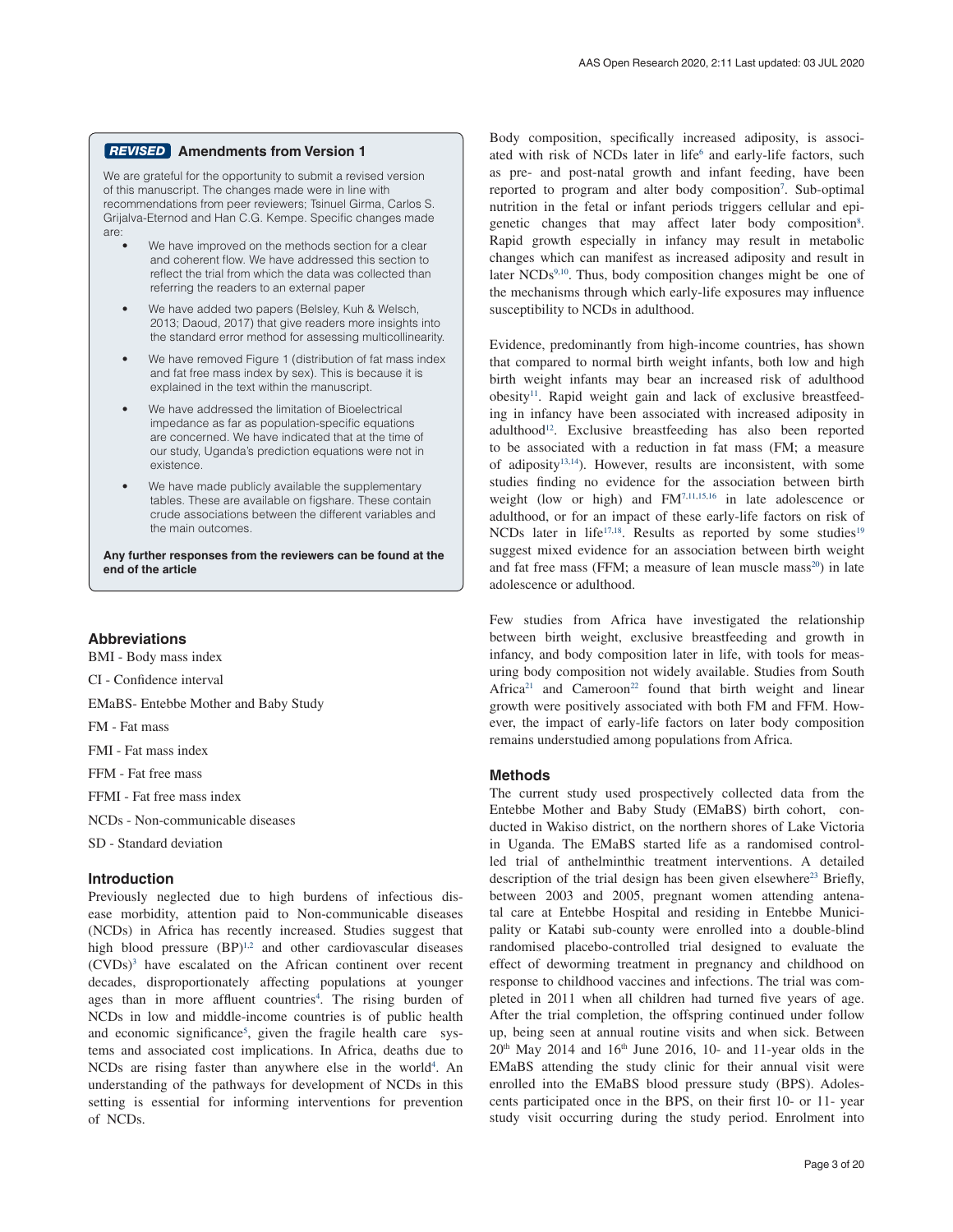the BPS was postponed for adolescents presenting with malaria (fever with malaria) or other illness until they were free of any illness.

The primary aim of the EMaBS BPS was to investigate whether birth weight and pre- and peri-natal exposures are important in programming BP in children in Uganda; results pertaining to this primary aim are described elsewhere<sup>24</sup>. From  $21<sup>st</sup>$ January 2015 to 23rd December 2015, additional data on body composition (FM and FFM) was collected from EMaBS participants enrolled into the BPS; outside this period the body composition analyser machine was not available. Briefly, adolescents stood barefoot on the posterior electrode base while holding strongly the two anterior electrodes handles of the segmental body composition analyser machine (TANITA BC-418, TANITA Corporation, Tokyo Japan) as described elsewhere<sup>25</sup>. To avoid ambiguities from using body composition percentages<sup>[26,27](#page-8-0)</sup>, height normalized indices (FMI in kg/m<sup>2</sup> and FFMI in kg/m<sup>2</sup>) were computed and used for analysis. FMI is considered as a measure of adiposity and FFMI as a measure of lean muscle mass.

For this analysis, we aimed to investigate if birth weight, exclusive breastfeeding and growth in infancy were associated with body composition (fat mass index [FMI] and fat free mass indices [FFMI]) in early adolescence. Birth weight was measured and recorded to the nearest 0.1 kg for infants delivered in Entebbe hospital using weight scales (Fazzini SRL, Vimodrone, Italy), and captured as recorded on child health cards for infants delivered elsewhere. Further details have been reported previousl[y28.](#page-8-0) Weight was measured at six months and then annually starting at one year of age using weighing scales (Seca GmbH & Co. KG, Hamburg, Germany). Height was measured at six months and then annually to the nearest 0.1cm using stadiometers (Seca213 GmbH & Co. KG, Hamburg, Germany). Information on feeding practices at six weeks of age was selfreported from the child's mother or guardian at a six week visit. Data on adolescents' dietary intake were collected at the time of body composition measurement, by questionnaire.

#### **Statistical methods**

Study exposures were birth weight, breastfeeding status at six weeks, early infant growth (0–6 months) and late infant growth (6–12 months), while the study outcomes were FMI and FFMI at 10 or 11 years of age. Birth weight was considered for analysis as both a continuous variable and as a categorical variable (low birth weight <2.5kg, normal weight 2.5–3.5kg and high birth weight >3.5kg), with analyses run separately for each approach. The 2006 World Health Organisation growth standards<sup>[29](#page-8-0)</sup> were used to compute weight for age standardised Z-scores at birth, and at six and 12 months of age. For each participant, growth for the periods 0–6 months and 6–12 months was calculated as the change in Z-score during that period. Growth in each time period (0–6 months, 6–12 months) was categorised as either increased or normal growth using the cut-off of a 0.67 increase in  $z$ -score<sup>10,30</sup>.

Characteristics of study participants were compared with those of cohort members who did not participate using t-tests and chi-squared tests. Descriptive statistics were calculated as frequencies, means and standard deviations. Spearman's correlation was used to assess correlations of body composition indices with each other and with birth weight. Linear regression models were fitted separately for FMI and FFMI. Univariable models were first fitted, followed by multivariable models adjusting for confounders. Potential confounders considered were maternal age, body mass index (BMI), education, area of residence and HIV status; household socio-economic index (a score based on building materials, number of rooms and item owned) at enrolment; and offspring's place of delivery, sex, age at body composition analysis, family history of hypertension, type of school attended, days/week animal-proteins were eaten, days/ week fruits were eaten, days/week vegetables were eaten, days/ week starchy foods were eaten, days/week sugared drinks were taken. Factors associated with the outcome, or with the exposure of interest were added to the model concurrently and likelihood ratio tests were used to assess adjusted associations between each variable and the outcome.

Current BMI, which can be partitioned into FMI plus FFMI, was considered to be on the causal pathway between birth weight and FMI or FFMI, thus was not considered as a potential confounder for inclusion in regression models. Assumptions underlying the linear regression model analysis (linear relationship between the dependent and predictor variables, homoscedasticity, normally distributed residuals) were investigated using a combination of scatter plots, plots of residuals against fitted values, and normal probability plots. The possibility of multicollinearity due to inclusion of correlated predictor variables was assessed by investigating the change in standard error through calculating variance inflation factors<sup>31,32</sup>.

For each of the main exposures, factors associated with that exposure or with the outcome at a 5% level of significance were included in the final model for that exposure. Three *a priori* confounders, household socio-economic status, age and sex were included in the final model regardless of whether associated with the exposure or outcome or not. The test for trend was used to investigate the shape of the relationship between birth weight and the outcomes. Likelihood ratio test p-values were calculated. [STATA](https://www.stata.com/) version 14.2 (College Station, Texas, USA) was used for data analysis. Interaction terms were fitted to assess whether birth weight might modify the effect of breastfeeding or increased growth on the outcomes (FMI or FFMI).

### **Ethics and consent**

The study was approved by the Research and Ethics Committee of the Uganda Virus Research Institute (GC/127/13/11/35), the Uganda National Council for Science and Technology (MV625) and the London School of Hygiene & Tropical Medicine (Ref:11253). Respectively, written informed consent and assent were obtained from parent/guardian and adolescents for study participation.

### **Results**

Of the 2345 live born EMaBS offspring, 1119 (47.7%) enrolled into the BPS<sup>24</sup> at 10 or 11 years of age, and 177  $(7.6%)$  had data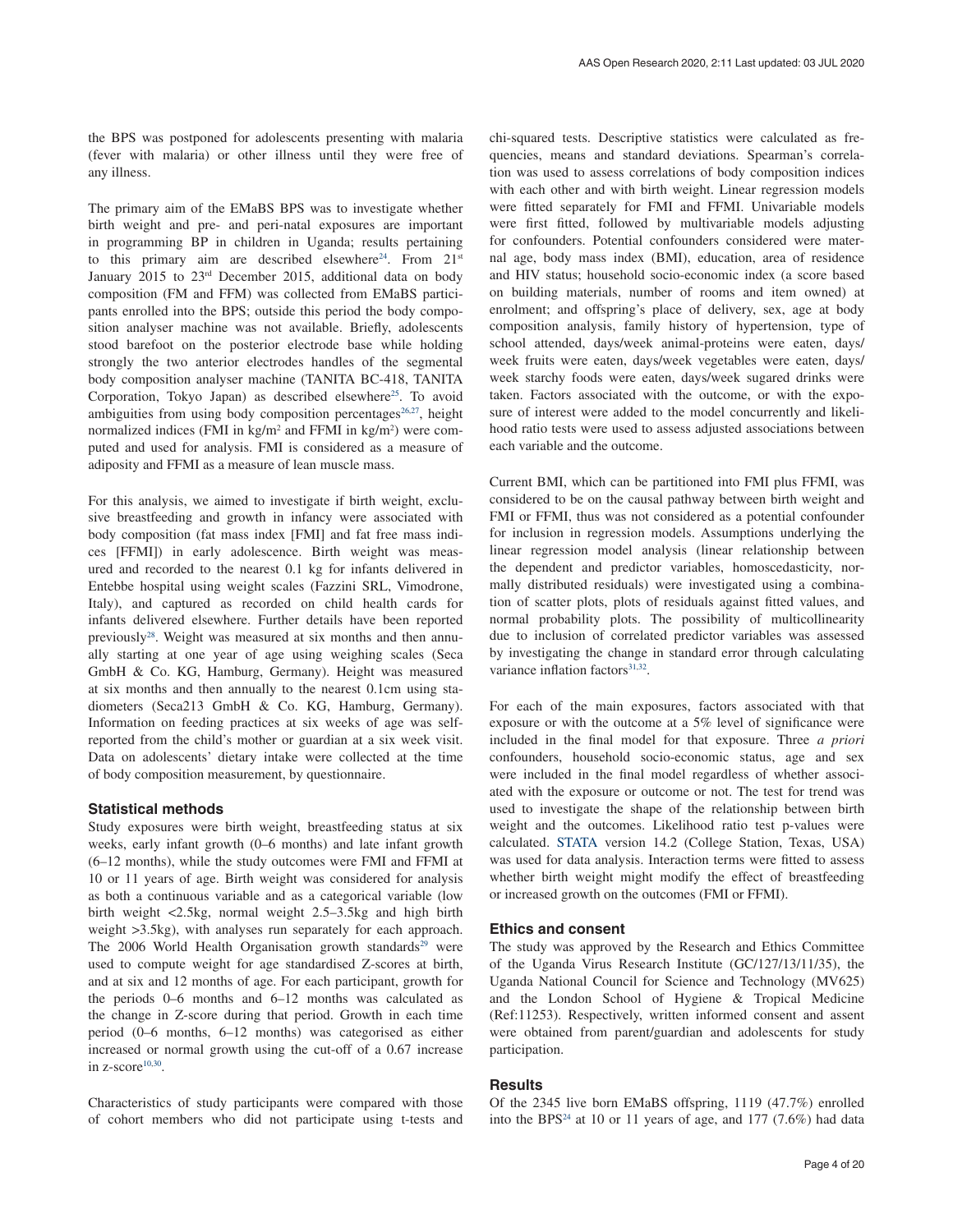on body composition taken and were included in the analysis. Of the 177 participants included, 90 (50.9%) were male; 175 (98.9%) were singleton births; and 161 (91.0%) were not exposed to maternal HIV in pregnancy (Table 1, Underlying data<sup>[33](#page-8-0)</sup>). Regarding the key exposures, the mean birth weight was 3.2 kg (standard deviation (SD) 0.5); 13 (9.4%) had low birth weight, 92 (66.2%) normal birth weight and 34 (24.5%) high birth weight with 38 participants of unknown birth weight. In

## **Table 1. Participant characteristics (N=177).**

| <b>Characteristics</b>                                        | Frequency/<br>Percentage<br>Mean (sd) |      |  |
|---------------------------------------------------------------|---------------------------------------|------|--|
| <b>Maternal at enrolment</b>                                  |                                       |      |  |
| Age, years                                                    | 24.7(6.1)                             |      |  |
| Household economic index<br>$(1$ lowest, 6 highest) $(n=176)$ | 3.8(1.1)                              |      |  |
| Body mass index (kg/m <sup>2</sup> )                          | 24.5(3.3)                             |      |  |
| Area of residence (n=176)                                     |                                       |      |  |
| Urban                                                         | 114<br>64.8                           |      |  |
| Rural                                                         | 62                                    | 35.2 |  |
| Education                                                     |                                       |      |  |
| None                                                          | 4                                     | 2.3  |  |
| Primary                                                       | 77                                    | 43.5 |  |
| Secondary                                                     | 76                                    | 42.9 |  |
| Tertiary                                                      | 20                                    | 11.3 |  |
| <b>HIV</b> status                                             |                                       |      |  |
| Negative                                                      | 161                                   | 91.0 |  |
| Positive                                                      | 16                                    | 9.0  |  |
| <b>Offspring</b>                                              |                                       |      |  |
| Age, years                                                    | 10.4(0.5)                             |      |  |
| Birth weight, kg (n=139)                                      | 3.2(0.5)                              |      |  |
| Fat mass index                                                | 2.9(1.2)                              |      |  |
| Fat free mass index                                           | 12.8(1.4)                             |      |  |
| Sex                                                           |                                       |      |  |
| Male                                                          | 90                                    | 50.9 |  |
| Female                                                        | 87                                    | 49.2 |  |
| Exclusively breastfed at<br>6 weeks (n=174)                   |                                       |      |  |
| <b>No</b>                                                     | 64                                    | 36.9 |  |
| Yes                                                           | 110<br>63.2                           |      |  |
| Place of Delivery                                             |                                       |      |  |
| Entebbe Hospital                                              | 127<br>71.8                           |      |  |
| Home                                                          | 20<br>11.3                            |      |  |
| Other places                                                  | 30                                    | 17.0 |  |

| <b>Characteristics</b>                       | Frequency/<br>Mean (sd) | Percentage |  |
|----------------------------------------------|-------------------------|------------|--|
| <b>HIV</b> status                            |                         |            |  |
| Unexposed                                    | 161                     | 91.0       |  |
| Exposed not infected                         | 14                      | 7.9        |  |
| Infected                                     | $\mathbf{2}$            | 1.1        |  |
| Public hair development<br>$(n=174)$         |                         |            |  |
| Pre-pubertal                                 | 128                     | 73.6       |  |
| Pubertal                                     | 46                      | 26.4       |  |
| Breast development (girls<br>only) $(n=83)$  |                         |            |  |
| Pre-pubertal                                 | 66                      | 79.5       |  |
| Pubertal                                     | 17                      | 20.5       |  |
| Days fruit eaten/week (n=174)                |                         |            |  |
| None                                         | 13                      | 7.5        |  |
| $1 - 3$                                      | 113                     | 64.9       |  |
| $4 - 7$                                      | 48                      | 27.6       |  |
| Days vegetables eaten/week<br>$(n=176)$      |                         |            |  |
| None                                         | 15                      | 8.5        |  |
| $1 - 3$                                      | 101                     | 57.4       |  |
| $4 - 7$                                      | 60                      | 34.1       |  |
| Days animal-protein eaten/week<br>$(n=176)$  |                         |            |  |
| None                                         | 14                      | 8.0        |  |
| $1 - 3$                                      | 133                     | 75.6       |  |
| $4 - 7$                                      | 29                      | 16.5       |  |
| Days starchy food eaten/week                 |                         |            |  |
| $1 - 3$                                      | $\overline{4}$          | 2.3        |  |
| $4 - 7$                                      | 173                     | 97.7       |  |
| Days sugared drinks taken/<br>week $(n=176)$ |                         |            |  |
| None                                         | 63                      | 36.2       |  |
| $1 - 3$                                      | 82                      | 46.3       |  |
| $4 - 7$                                      | 31                      | 17.5       |  |
| Type of school attended (n=176)              |                         |            |  |
| Boarding                                     | 27                      | 15.3       |  |
| Day                                          | 149                     | 84.7       |  |
| Percentages may be $\pm$ 100 due rounding.   |                         |            |  |

SD; standard deviation.

Missing data: area of residence 1; birth weight 38; pubic hair development 3; breast development 4; days fruit eaten/week 3; days vegetables eaten/week 1; days proteins eaten/week 1; days sugared drinks taken/week 1; type of school attended 1.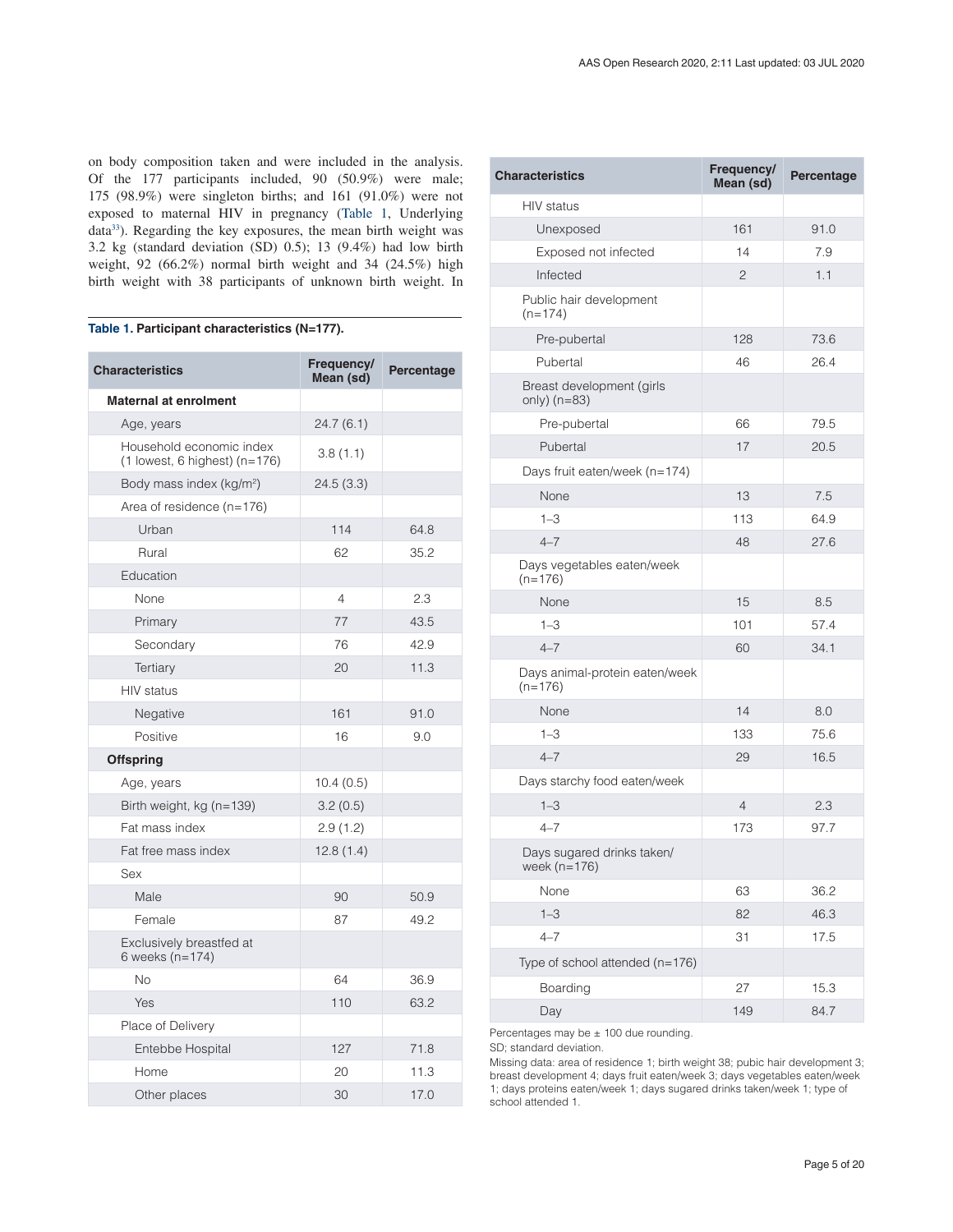total, 110 (63.2%) were exclusively breastfed at six weeks of age; with three participants missing data on this exposure. 108 (61%) and 123 (69%) participants had information on growth between 0 and 6 months, and between 6 and 12 months, respectively (the remaining were missing anthropometry for at least one of the time points and thus the change in z-score could not be calculated); 35 (32.4%) had increased growth in the first 6 months of life and 15 (12.2%) had increased growth between 6 and 12 months of age.

Adolescents who had body composition measured were similar to the original EMaBS cohort members who did not participate for most characteristics including maternal (age, parity, BMI, education, place of residence, hypertension, infections [malaria, ascaris, trichuris], trial interventions [praziquantel vs placebo or albendazole vs placebo]) characteristics at enrollment, household socio-economic status at enrollment and childhood (birth weight, sex, feeding status at six weeks of age, HIV exposure status, place of birth, mode of delivery, number of births (twin vs singleton), trial intervention [albendazole]) characteristics, except participants were more likely to be born to separated/ divorced/widowed mothers (P-value=0.037) and were less likely to be born to mothers with hookworm infections in pregnancy (P-value=0.036).

At participation, offspring had a median age of 10.1 years (IQR: 10.0 to 10.7), mean BMI 15.8 kg/m2 (SD 1.9), mean FMI  $2.9 \text{ kg/m}^2 \text{ (SD 1.2)}$  and mean FFMI 12.8 kg/m<sup>2</sup> (SD 1.4). Among males, the mean FMI was  $2.7 \text{ kg/m}^2$  (SD 1.3) and mean FFMI was  $13.3 \text{ kg/m}^2$  (SD 1.1), while in females the mean FMI was 3.1 kg/m<sup>2</sup> (SD 0.9) and mean FFMI was  $12.4 \text{ kg/m}^2$  (SD 1.5). Birth weight was positively correlated with both FMI (r=0.35, p-value $<0.001$ ) and FFMI (r=0.34, p-value $<0.001$ ). There was strong correlation between FMI and FFMI with r=0.517, p-value <0.001.

The relationships between the main exposures, and FMI and FFMI are shown in [Table 2.](#page-6-0) Birth weight was analysed separately as a continuous variable and as a categorical variable (the two ways of classifying birth weight were not included in any model together). Unadjusted estimates show that FMI increased by 0.73 kg/m2 per unit kilogram increase in birth weight, 95% confidence interval (CI):0.33-1.13. When birth weight was treated as a categorical variable, it showed a dose-response relationship with FMI (P-trend=0.007). Further investigation of this dose-response relationship showed no departure from linearity (P=0.92). Exclusive breastfeeding at six weeks ( $\beta$ = -0.19, 95%) CI: -0.55, 0.17), increased growth between birth and 6 months of age ( $β = 0.15$ ,  $95\%$  CI:  $-0.42$ ,  $0.71$ ) and increased growth between 6 and 12 months (β= 0.62, 95% CI: -0.10, 1.33) were not associated with FMI in unadjusted analysis. In multivariable analysis birth weight ( $β = 0.66$ , 95% CI: 0.04, 1.29) remained associated with FMI; exclusive breastfeeding at six weeks  $(\beta = -0.43, 95\% \text{ CI: } -1.06, 0.19)$ , increased growth between birth and 6 months of age (β=  $0.24$  95% CI: -0.43, 0.92) and increased growth between 6 and 12 months ( $β = 0.61$ , 95% CI: -0.23, 1.46) were not associated with FMI.

Birth weight was positively associated with FFMI in unadjusted analysis ( $β = 0.68$ ,  $95%$  CI: 0.21, 1.16), while exclusive breastfeeding at six weeks ( $\beta$ = 0.14 95% CI: -0.30, 0.57), increased growth between birth and 6 months of age (β= 0.36, 95%) CI; -0.29, 1.00) and increased growth between 6 and 12 months ( $\beta$ = -0.51, 95% CI: -1.33, 0.32) were not associated with FFMI. When birth weight was analysed as a categorical variable, findings were consistent with a linear relationship with FFMI (P-trend=0.009, p-value for departure from trend 0.93). In multivariable analysis, birth weight ( $\beta$ = 0.91, 95% CI: 0.17, 1.65) remained associated with FFMI; there remained no evidence of association for the other exposures. There was no evidence that the effect of breastfeeding or growth rate on FMI or FFMI differed by sex or birth weight: for example, for FMI, p-values were 0.97, 0.47 and 0.60 for interaction between birth weight and breastfeeding, growth 0–6 months and growth 6–12 months, respectively. The corresponding interaction p-values for FFMI were 0.12, 0.13 and 0.16, respectively. For all analyses, assessment of the assumptions underlying the linear regression analysis indicated that these were met, and there was no suggestion of multicollinearity.

#### **Discussion**

We hypothesised that birth weight, exclusive breastfeeding and rate of growth in infancy were each associated with body composition indices among Ugandan adolescents aged 10–11 years. This study showed that birth weight was associated with both adolescent FMI and adolescent FFMI but there was no association between exclusive breastfeeding in the first six weeks or growth rate in infancy and FMI or FFMI among early adolescents.

Our findings of a positive association between birth weight and both FMI and FFMI are consistent with results from a crosssectional study among 557 Cameroonian children aged 5–12 years<sup>22</sup>, and from a birth cohort study among South Africans, with body composition assessed at ages 10 and 22 years $2^{1,34}$ .

We did not find evidence for an effect of exclusive breastfeeding in the first six weeks on FMI or FFMI. This was contrary to results reported in a meta-analysis<sup>[35](#page-8-0)</sup> that showed that on average, each additional month of exclusive breastfeeding reduced adiposity by 4%. The lack of association between exclusive breastfeeding in the first six weeks with adiposity or lean muscle mass development in this study supports results among 18-year-old Brazilians enrolled in a population-based birth cohort<sup>36</sup>. In our study, only  $63\%$  of mothers reported exclusive breastfeeding at six weeks but nearly all mothers [172 (97.2%)] were giving some breast milk and only 2 (1.1%) had weaned, thus a differential effect of breast milk and/or of different feeding patterns may be hard to detect in this population. A limitation of this study is that the relationship between exclusive breastfeeding in the first six months of life, as recommended by WHO, and adolescents' body composition was not examined because data on feeding status at six months was not collected.

There was no association between increased rate of growth in the first six months of life or from 6 to 12 months and FMI or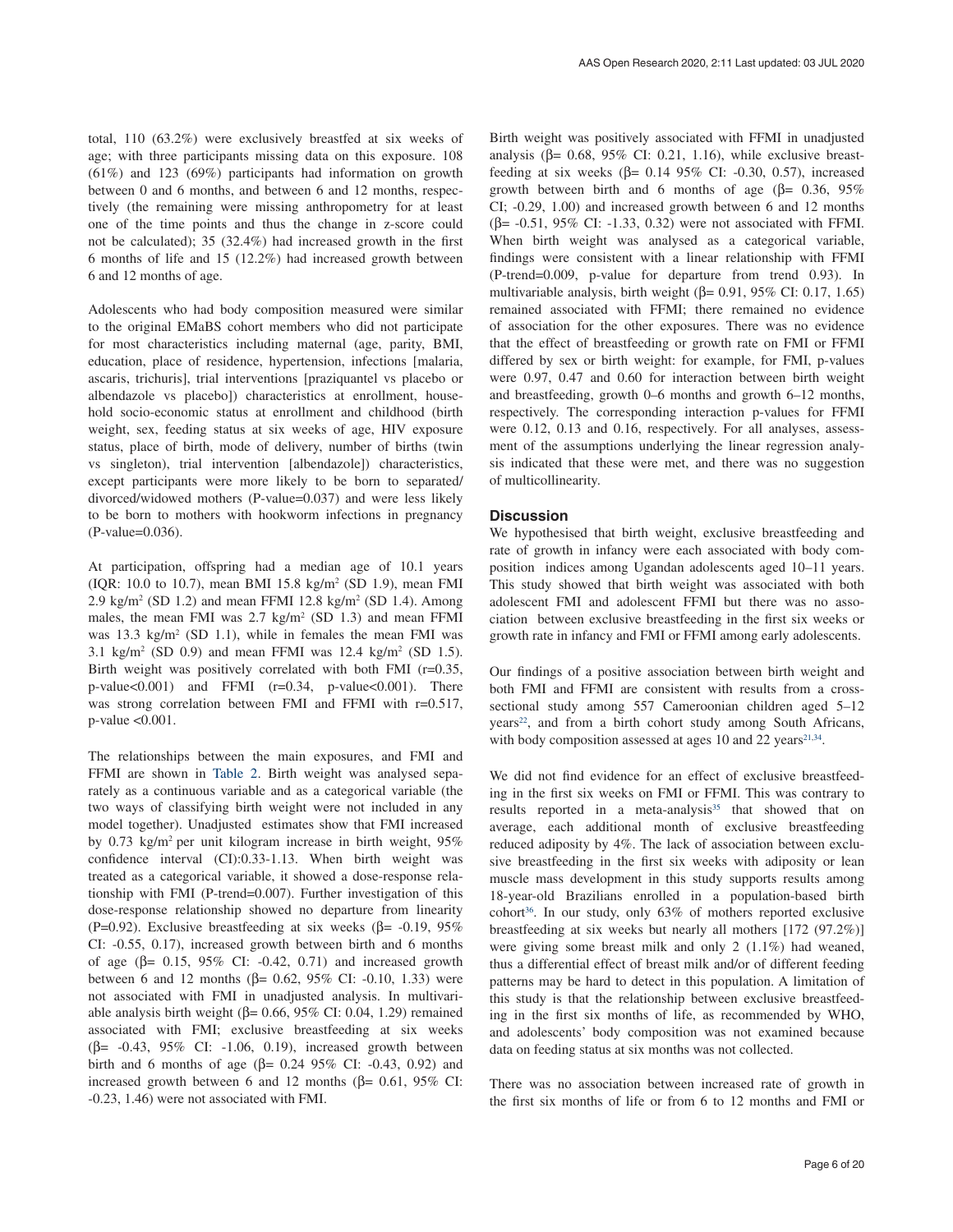| <b>Exposures</b>                  | <b>Unadjusted</b>           |               | Adjusted*                    |               |
|-----------------------------------|-----------------------------|---------------|------------------------------|---------------|
|                                   | $\beta$ (95 % CI)           | p-value       | $\beta$ (95 % CI)            | p-value**     |
| <b>Fat mass index</b>             |                             |               |                              |               |
| Birth weight (continuous) (n=139) | 0.73(0.33, 1.13)            | < 0.001       | 0.66(0.04, 1.29)             | 0.019         |
| Birth weight (categorical)        |                             |               |                              |               |
| $<$ 2.5 kg (n=13)                 | Reference                   |               | Reference                    |               |
| 2.5 to 3.5 ( $n=92$ )             | $0.54$ ( $-0.18$ , $1.26$ ) |               | $0.87$ ( $-0.06$ , $1.80$ )  |               |
| $>$ 3.5 kg (n=34)                 | 1.03(0.24, 1.82)            | 0.007 [trend] | $1.09(-0.04, 2.23)$          | 0.051 [trend] |
| Exclusively breastfed at 6 weeks  |                             |               |                              |               |
| No $(n=64)$                       | Reference                   |               | Reference                    |               |
| Yes $(n=110)$                     | $-0.19$ $(-0.55, 0.17)$     | 0.538         | $-0.43$ $(-1.06, 0.19)$      | 0.122         |
| Growth between 0 to 6 months      |                             |               |                              |               |
| Normal $(n=73)$                   | Reference                   |               | Reference                    |               |
| Increased (n=35)                  | $0.15(-0.42, 0.71)$         | 0.600         | $0.24(-0.43, 0.92)$          | 0.480         |
| Growth between 6 to 12 months     |                             |               |                              |               |
| Normal $(n=108)$                  | Reference                   |               | Reference                    |               |
| Increased $(n=15)$                | $0.62$ ( $-0.10, 1.33$ )    | 0.089         | $0.61$ ( $-0.23$ , 1.46)     | 0.107         |
| <b>Fat free mass index</b>        |                             |               |                              |               |
| Birth weight (continuous) (n=139) | 0.68(0.21, 1.16)            | 0.005         | 0.91(0.17, 1.65)             | 0.007         |
| Birth weight (categorical)        |                             |               |                              |               |
| $> 2.5$ kg (n=13)                 | Reference                   |               | Reference                    |               |
| 2.5 to 3.5 ( $n=92$ )             | $0.61$ ( $-0.24$ , 1.45)    |               | 1.11(0.01, 2.21)             |               |
| $>$ 3.5 kg (n=34)                 | 1.16(0.23, 2.09)            | 0.009 [trend] | 1.53 (0.19, 2.87)            | 0.020 [trend] |
| Exclusively breastfed at 6 weeks  |                             |               |                              |               |
| No $(n=64)$                       | Reference                   |               | Reference                    |               |
| Yes $(n=110)$                     | $0.14$ ( $-0.30$ , $0.57$ ) | 0.538         | $0.17$ ( $-0.60, 0.94$ )     | 0.619         |
| Growth between 0 to 6 months      |                             |               |                              |               |
| Normal $(n=73)$                   | Reference                   |               | reference                    |               |
| Increased $(n=35)$                | $0.36(-0.29, 1.00)$         | 0.272         | $0.56$ ( $-0.20$ , $1.33$ )  | 0.100         |
| Growth between 6 to 12 months     |                             |               |                              |               |
| Normal $(n=108)$                  | Reference                   |               | Reference                    |               |
| Increased $(n=15)$                | $-0.51$ $(-1.33, 0.32)$     | 0.224         | $-0.02$ ( $-1.02$ , $0.99$ ) | 0.971         |

<span id="page-6-0"></span>**Table 2. Unadjusted and adjusted associations between birth weight, exclusive breastfeeding and growth in infancy, and body composition outcomes (N=177).**

\* In multivariable analysis, all factors shown in the table were added to the model together with the exception of birth weight as a continuous variable and birth weight as a categorical variable which were analysed separately (they were not included together in any model). Adjusted associations were adjusted for maternal characteristics at enrolment (household socioeconomic status, age, body mass index, HIV status) and adolescents' characteristics (place of delivery, age, sex, days animalprotein eaten/week, days fruits eaten/week)

\*\* Likelihood ratio test p-value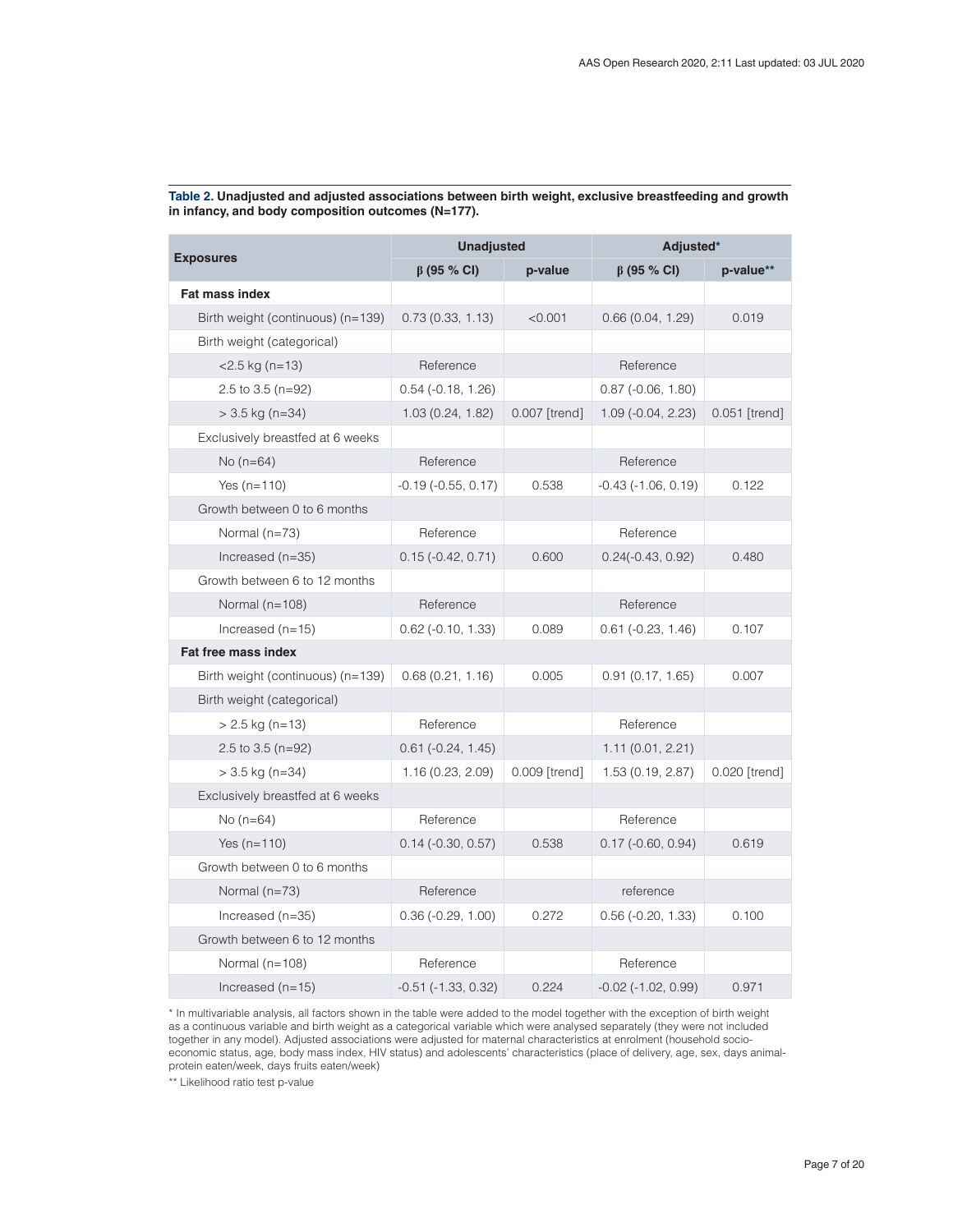<span id="page-7-0"></span>FFMI. These findings do not support earlier studies predominantly from European counties reviewed in [18,37](#page-8-0) and results from a later study among 909 Dutch term infants<sup>37</sup> which reported positive associations between growth rate and body composition. Our study was likely underpowered to detect true associations: of the 177 adolescents for whom body composition data were available, data on growth were only available for around two thirds, thus reducing the sample size for this analysis. Among participants in the larger EMaBS BPS (1119 participants, of which the 177 participants with body composition data were a subset), growth in the first two years of life was positively associated with BP in early adolescence<sup>[24](#page-8-0)</sup>.

Many studies have used body mass index (BMI) as a surrogate outcome measure for body adiposity. However, evidence to date shows that BMI creates ambiguities since it cannot specifically differentiate between FM and FFM<sup>[38](#page-8-0)</sup>. We therefore used direct measurement of body composition and the height normalised indices for FM and FFM which are reported to be more precise measures of adiposity and lean muscle, respectively<sup>26</sup>. The strong correlation between FMI and FFMI suggests that, for the Uganda adolescents participating in our study, FMI and FFMI both increase proportionally with an increase in BMI. This is reflected by the fact that birth weight was positively associated with both increased adiposity and increased lean muscle mass in early adolescence.

We used a segmental bio-electrical impendence body composition analyser to measure body composition among the study adolescents. Bio-electrical impendence has been reported to have good correlation with other methods such as dual energy absorptiometry<sup>39</sup> and, importantly in this setting, provided a relatively inexpensive field method of body composition analysis. However, the method relies on prediction equations that are population specific to estimate the parameters of body composition. At the time of the study, there were no validated prediction equations for Uganda's population.

To our knowledge, this is one of the few studies from East Africa to investigate the impact of early-life factors on the body composition parameters FMI and FFMI. Strengths of the study are its cohort design and the robust methods used for measuring body composition parameters. Data on the exposures of interest and potential confounders were collected prospectively, minimizing

**References**

1. Noubiap JJ, Essouma M, Bigna JJ, *et al.*: **Prevalence of elevated blood pressure in children and adolescents in Africa: a systematic review and meta-analysis.** *Lancet Public Health.* 2017; **2**(8): e375–86. **PubMed [Abstract](http://www.ncbi.nlm.nih.gov/pubmed/29253478)** | **[Publisher](http://dx.doi.org/10.1016/S2468-2667(17)30123-8) Full Text**

- 2. Addo J, Smeeth L, Leon DA: **Hypertension in sub-saharan Africa: a systematic review.** *Hypertension.* 2007; **50**(6): 1012–8. **PubMed [Abstract](http://www.ncbi.nlm.nih.gov/pubmed/17954720)** | **[Publisher](http://dx.doi.org/10.1161/HYPERTENSIONAHA.107.093336) Full Text**
- 3. Dalal S, Beunza JJ, Volmink J, *et al.*: **Non-communicable diseases in sub-Saharan Africa: what we know now.** *Int J Epidemiol.* 2011; **40**(4): 885–901. **PubMed [Abstract](http://www.ncbi.nlm.nih.gov/pubmed/21527446)** | **[Publisher](http://dx.doi.org/10.1093/ije/dyr050) Full Text**

recall and reporter bias. Exposures and confounders were determined before the BP study was conceptualized and designed. However, the possibility of residual confounding due to unmeasured variables cannot be ruled out. Some exposure information such as exclusive breastfeeding at six weeks was not available for all of the adolescents. In this study we were unable to differentiate the effects of low birth weight due to growth restriction *in utero* from effects due to pre-term birth because accurate data on gestational age was not available in this population.

Whereas we have investigated the effect of two postnatal factors (rate of growth and exclusive breastfeeding) on later disease risk, further studies should investigate the effect of other postnatal factors such as current diet, age at menarche, sleep patterns/duration and the effect of an obesogenic environment on body composition. In conclusion, exclusive breastfeeding, and infant growth were not associated with body composition among early adolescents from a tropical setting. However, birth weight is a good predictor of both adiposity and lean muscle mass later in life in this setting.

### **Data availability**

#### Underlying data

Figshare: BP\_Body\_Comp.xlsx. [https://doi.org/10.6084/m9.](https://dx.doi.org/10.6084/m9.figshare.7775669.v1) [figshare.7775669.v1](https://dx.doi.org/10.6084/m9.figshare.7775669.v1)[33](#page-8-0)

This project contains the following underlying data:

- BP\_Body\_Comp.xlsx (Body composition data from the cohort with data dictionary)

#### Extended Data

Figshare: Supplementary tables showing primary associations (crude associations between exposure variables and outcomes) <https://doi.org/10.6084/m9.figshare.11363048.v1>

#### Acknowledgments

Special appreciations go to Entebbe Mother and Baby Study: participants and their parents/guardians; study staff at the MRC/UVRI Uganda Research Unit; staff at Entebbe Hospital; and community field workers in Entebbe municipality and Katabi sub-county.

- 4. Miranda JJ, Kinra S, Casas JP, *et al.*: **Non-communicable diseases in low- and middle-income countries: context, determinants and health policy.** *Trop Med Int Health.* 2008; **13**(10): 1225–34. **PubMed [Abstract](http://www.ncbi.nlm.nih.gov/pubmed/18937743)** | **[Publisher](http://dx.doi.org/10.1111/j.1365-3156.2008.02116.x) Full Text** | **[Free](http://www.ncbi.nlm.nih.gov/pmc/articles/2687091) Full Text**
- 5. Rath S, Tariq M, Mushoriwa F, *et al.*: **Economics of Non-Communicable Diseases: Case Study of South Africa and India.** *Indian J Pharm Pract.* 2015; **8**(3): 91. **[Reference](http://www.ijopp.org/article/411) Source**
- 6. Must A, McKeown NM: **The Disease Burden Associated with Overweight and Obesity**. South Dartmouth (MA): MDText.com, Inc. 2012. **PubMed [Abstract](http://www.ncbi.nlm.nih.gov/pubmed/25905320)**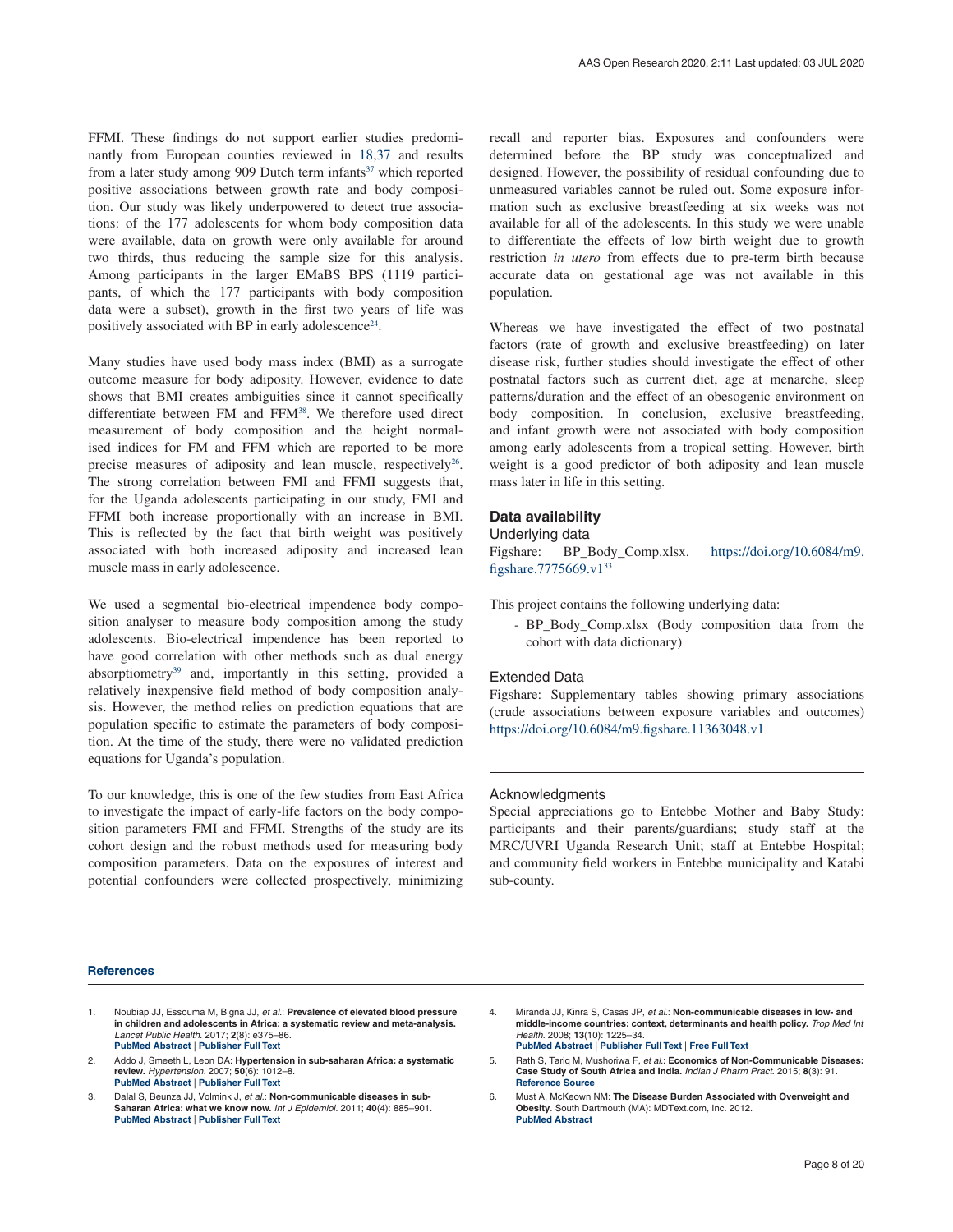- <span id="page-8-0"></span>7. Victora CG, Sibbritt D, Horta BL, *et al.*: **Weight gain in childhood and body composition at 18 years of age in Brazilian males.** *Acta Paediatr.* 2007; **96**(2): 296–300. **PubMed [Abstract](http://www.ncbi.nlm.nih.gov/pubmed/17429924)** | **[Publisher](http://dx.doi.org/10.1111/j.1651-2227.2007.00110.x) Full Text** | **[Free](http://www.ncbi.nlm.nih.gov/pmc/articles/2064197) Full Text**
- 8. Bateson P, Barker D, Clutton-Brock T, *et al.*: **Developmental plasticity and human health.** *Nature.* 2004; **430**(6998): 419–21. **PubMed [Abstract](http://www.ncbi.nlm.nih.gov/pubmed/15269759)** | **[Publisher](http://dx.doi.org/10.1038/nature02725) Full Text**
- 9. Stutte S, Gohlke B, Peiler A, *et al.*: Impact of Early Nutrition on Body<br>Composition in Children Aged 9.5 Years Born with Extremely Low Birth **Weight.** *Nutrients.* 2017; **9**(2): pii: E124. **PubMed [Abstract](http://www.ncbi.nlm.nih.gov/pubmed/28208596)** | **[Publisher](http://dx.doi.org/10.3390/nu9020124) Full Text** | **[Free](http://www.ncbi.nlm.nih.gov/pmc/articles/5331555) Full Text**
- 10. Raaijmakers A, Jacobs L, Rayyan M, *et al.*: **Catch-up growth in the first two years of life in Extremely Low Birth Weight (ELBW) infants is associated with lower body fat in young adolescence.** *PLoS One.* 2017; **12**(3): e0173349. **PubMed [Abstract](http://www.ncbi.nlm.nih.gov/pubmed/28278233)** | **[Publisher](http://dx.doi.org/10.1371/journal.pone.0173349) Full Text** | **[Free](http://www.ncbi.nlm.nih.gov/pmc/articles/5344416) Full Text**
- 11. Barker M, Robinson S, Osmond C, *et al.*: **Birth weight and body fat distribution in adolescent girls.** *Arch Dis Child.* 1997; **77**(5): 381–3. **PubMed [Abstract](http://www.ncbi.nlm.nih.gov/pubmed/9487954)** | **[Publisher](http://dx.doi.org/10.1136/adc.77.5.381) Full Text**
- 12. Ellis KJ: **Body composition in infancy: impact on health later in life.** *Nestle Nutr Workshop Ser Pediatr Program.* 2010; **65**: 213–20; discussion 221–224. **PubMed [Abstract](http://www.ncbi.nlm.nih.gov/pubmed/20139684)** | **[Publisher](http://dx.doi.org/10.1159/000281168) Full Text**
- 13. Yin J, Quinn S, Dwyer T, *et al.*: **Maternal diet, breastfeeding and adolescent body composition: a 16-year prospective study.** *Eur J Clin Nutr.* 2012; **66**(12): 1329–1334.
	- **PubMed [Abstract](http://www.ncbi.nlm.nih.gov/pubmed/23047715)** | **[Publisher](http://dx.doi.org/10.1038/ejcn.2012.122) Full Text**
- 14. Ramírez-Vélez R, Correa-Bautista JE, Sanders-Tordecilla A, *et al.*: **Percentage of Body Fat and Fat Mass Index as a Screening Tool for Metabolic Syndrome Prediction in Colombian University Students.** *Nutrients.* 2017; **9**(9): pii: E1009. **PubMed [Abstract](http://www.ncbi.nlm.nih.gov/pubmed/28902162)** | **[Publisher](http://dx.doi.org/10.3390/nu9091009) Full Text** | **[Free](http://www.ncbi.nlm.nih.gov/pmc/articles/5622769) Full Text**
- 15. Druet C, Ong KK: **Early childhood predictors of adult body composition.** *Best Pract Res Clin Endocrinol Metab.* 2008; **22**(3): 489–502. **PubMed [Abstract](http://www.ncbi.nlm.nih.gov/pubmed/18538288)** | **[Publisher](http://dx.doi.org/10.1016/j.beem.2008.02.002) Full Text**
- 16. Labayen I, Moreno LA, Blay MG, *et al.*: **Early programming of body composition and fat distribution in adolescents.** *J Nutr.* 2006; **136**(1): 147–152. **PubMed [Abstract](http://www.ncbi.nlm.nih.gov/pubmed/16365074)** | **[Publisher](http://dx.doi.org/10.1093/jn/136.1.147) Full Text**
- 17. Anderson AK: **Association between Infant Feeding and Early Postpartum Infant Body Composition: A Pilot Prospective Study.** *Int J Pediatr.* 2009; **2009**: 648091. **PubMed [Abstract](http://www.ncbi.nlm.nih.gov/pubmed/20041019)** | **[Publisher](http://dx.doi.org/10.1155/2009/648091) Full Text** | **[Free](http://www.ncbi.nlm.nih.gov/pmc/articles/2778447) Full Text**
- 18. Baird J, Fisher D, Lucas P, *et al.*: **Being big or growing fast: systematic review of size and growth in infancy and later obesity.** *BMJ.* 2005; **331**(7522): 929. **PubMed [Abstract](http://www.ncbi.nlm.nih.gov/pubmed/16227306)** | **[Publisher](http://dx.doi.org/10.1136/bmj.38586.411273.E0) Full Text** | **[Free](http://www.ncbi.nlm.nih.gov/pmc/articles/1261184) Full Text**
- 19. Singhal A, Wells J, Cole TJ, *et al.*: **Programming of lean body mass: a link between birth weight, obesity, and cardiovascular disease?** *Am J Clin Nutr.* 2003; **77**(3): 726–730.
- **PubMed [Abstract](http://www.ncbi.nlm.nih.gov/pubmed/12600868)** | **[Publisher](http://dx.doi.org/10.1093/ajcn/77.3.726) Full Text**
- 20. Bakker I, Twisk JW, Van Mechelen W, *et al.*: **Fat-free body mass is the most** important body composition determinant of 10-yr longitudinal development<br>of lumbar bone in adult men and women. *J Clin Endocrinol Metab.* 2003; 88(6): 2607–13. **PubMed [Abstract](http://www.ncbi.nlm.nih.gov/pubmed/12788863)** | **[Publisher](http://dx.doi.org/10.1210/jc.2002-021538) Full Text**
	-
- 21. Prioreschi A, Munthali RJ, Kagura J, *et al.*: **The associations between adult body composition and abdominal adiposity outcomes, and relative weight gain and** linear growth from birth to age 22 in the Birth to Twenty Plus cohort, South<br>Africa. *PLoS One.* 2018; 13(1): e0190483. **PubMed [Abstract](http://www.ncbi.nlm.nih.gov/pubmed/29338002)** | **[Publisher](http://dx.doi.org/10.1371/journal.pone.0190483) Full Text** | **[Free](http://www.ncbi.nlm.nih.gov/pmc/articles/5770024) Full Text**
- 22. Navti LK, Ferrari U, Tange E, *et al.*: **Contribution of socioeconomic status, stature and birth weight to obesity in Sub-Saharan Africa: cross-sectional data from primary school-age children in Cameroon.** *BMC Public Health.* 2014; **14**: 320.

#### **PubMed [Abstract](http://www.ncbi.nlm.nih.gov/pubmed/24708806)** | **[Publisher](http://dx.doi.org/10.1186/1471-2458-14-320) Full Text** | **[Free](http://www.ncbi.nlm.nih.gov/pmc/articles/3983851) Full Text**

23. Elliott AM, Kizza M, Quigley MA, *et al.*: **The impact of helminths on the response**

**to immunization and on the incidence of infection and disease in childhood in Uganda: design of a randomized, double-blind, placebo-controlled, factorial trial of deworming interventions delivered in pregnancy and early childhood [ISRCTN32849447].** *Clin Trials.* 2007; **4**(1): 42–57. **PubMed [Abstract](http://www.ncbi.nlm.nih.gov/pubmed/17327245)** | **[Publisher](http://dx.doi.org/10.1177/1740774506075248) Full Text** | **[Free](http://www.ncbi.nlm.nih.gov/pmc/articles/2643383) Full Text**

- 24. Lule SA, Namara B, Akurut H, *et al.*: **Are birthweight and postnatal weight gain in childhood associated with blood pressure in early adolescence? Results from a Ugandan birth cohort.** *Int J Epidemiol.* 2018; **48**(1): 148–156. **PubMed [Abstract](http://www.ncbi.nlm.nih.gov/pubmed/29982658)** | **[Publisher](http://dx.doi.org/10.1093/ije/dyy118) Full Text** | **[Free](http://www.ncbi.nlm.nih.gov/pmc/articles/6380421) Full Text**
- 25. Lule SA, Namara B, Akurut H, *et al.*: **Blood pressure risk factors in early adolescents: results from a Ugandan birth cohort.** *J Hum Hypertens.* 2019; **1**. **PubMed [Abstract](http://www.ncbi.nlm.nih.gov/pubmed/30804461)** | **[Publisher](http://dx.doi.org/10.1038/s41371-019-0178-y) Full Text**
- 26. VanItallie TB, Yang MU, Heymsfield SB, *et al.*: **Height-normalized indices of the body's fat-free mass and fat mass: potentially useful indicators of nutritional status.** *Am J Clin Nutr.* 1990; **52**(6): 953–9. **PubMed [Abstract](http://www.ncbi.nlm.nih.gov/pubmed/2239792)** | **[Publisher](http://dx.doi.org/10.1093/ajcn/52.6.953) Full Text**
- 27. Mattar L, Pichard C, Godart N, *et al.*: **Can birth weight predict later body composition in anorexia nervosa?** *Eur J Clin Nutr.* 2012; **66**(8): 964–967. **PubMed [Abstract](http://www.ncbi.nlm.nih.gov/pubmed/22378228)** | **[Publisher](http://dx.doi.org/10.1038/ejcn.2012.21) Full Text**
- 28. Lule SA, Webb EL, Ndibazza J, et al.: Maternal recall of birthweight and birth size in Entebbe, Uganda. Trop Med Int Health. 2012; 17(12): 1465-9. **PubMed [Abstract](http://www.ncbi.nlm.nih.gov/pubmed/22994260)** | **[Publisher](http://dx.doi.org/10.1111/j.1365-3156.2012.03091.x) Full Text** | **[Free](http://www.ncbi.nlm.nih.gov/pmc/articles/3627817) Full Text**
- 29. Leroy J: **ZSCORE06: Stata module to calculate anthropometric z-scores using the 2006 WHO child growth standards**. (Statistical Software Components). 2011; [cited 2018 Dec 5]. **[Reference](https://econpapers.repec.org/software/bocbocode/s457279.htm) Source**

30. Ong KK, Loos RJ: **Rapid infancy weight gain and subsequent obesity: systematic reviews and hopeful suggestions.** *Acta Paediatr.* 2006; **95**(8): 904–8. **PubMed [Abstract](http://www.ncbi.nlm.nih.gov/pubmed/16882560)** | **[Publisher](http://dx.doi.org/10.1080/08035250600719754) Full Text**

31. Daoud JI: **Multicollinearity and Regression Analysis.** *J Phys: Conf Ser.* 2017; **949**: 012009.

**[Publisher](http://dx.doi.org/10.1088/1742-6596/949/1/012009) Full Text**

- 32. Belsley D, Kuh E, Welsch R: **Regression Diagnostics: Identifying Influential Data and Sources of Collinearity**. 2013; 292. **[Publisher](http://dx.doi.org/10.1002/0471725153) Full Text**
- 33. Nsamba J, Lule SA, Namara B, *et al.*: **BP\_ Body\_ Comp.xlsx.** *figshare.* Dataset. 2019. **<http://www.doi.org/10.6084/m9.figshare.7775669.v1>**

34. Kagura J, Feeley AB, Micklesfield LK, et al.: Association between infant nutrition<br>and anthropometry, and pre-pubertal body composition in urban South **African children.** *J Dev Orig Health Dis.* 2012; **3**(6): 415–23. **PubMed [Abstract](http://www.ncbi.nlm.nih.gov/pubmed/25084294)** | **[Publisher](http://dx.doi.org/10.1017/S2040174412000475) Full Text**

- 35. Harder T, Bergmann R, Kallischnigg G, *et al.*: **Duration of breastfeeding and risk of overweight: a meta-analysis.** *Am J Epidemiol.* 2005; **162**(5): 397–403. **PubMed [Abstract](http://www.ncbi.nlm.nih.gov/pubmed/16076830)** | **[Publisher](http://dx.doi.org/10.1093/aje/kwi222) Full Text**
- 36. Victora CG, Barros F, Lima RC, *et al.*: **Anthropometry and body composition of 18 year old men according to duration of breast feeding: birth cohort study from Brazil.** *BMJ.* 2003; **327**(7420): 901. **PubMed [Abstract](http://www.ncbi.nlm.nih.gov/pubmed/14563746)** | **[Publisher](http://dx.doi.org/10.1136/bmj.327.7420.901) Full Text** | **[Free](http://www.ncbi.nlm.nih.gov/pmc/articles/218812) Full Text**
- 37. Holzhauer S, Hokken Koelega AC, Ridder Md, *et al.*: **Effect of birth weight and postnatal weight gain on body composition in early infancy:The Generation R Study.** *Early Hum Dev.* 2009; **85**(5): 285–90. **PubMed [Abstract](http://www.ncbi.nlm.nih.gov/pubmed/19091495)** | **[Publisher](http://dx.doi.org/10.1016/j.earlhumdev.2008.11.002) Full Text**
- 38. Leary SD, Lawlor DA, Davey Smith G, *et al.*: **Behavioural early-life exposures and** body composition at age 15 years. Nutr Diabetes. 2015; 5(2): e150.<br>PubMed [Abstract](http://www.ncbi.nlm.nih.gov/pubmed/25664839) | [Publisher](http://dx.doi.org/10.1038/nutd.2014.47) Full Text | [Free](http://www.ncbi.nlm.nih.gov/pmc/articles/4338416) Full Text
- 39. Beeson WL, Batech M, Schultz E, *et al.*: **Comparison of body composition by bioelectrical impedance analysis and dual-energy X-ray absorptiometry in Hispanic diabetics.** *Int J Body Compos Res.* 2010; **8**(2): 45–50. **PubMed [Abstract](http://www.ncbi.nlm.nih.gov/pubmed/21318088)** | **[Free](http://www.ncbi.nlm.nih.gov/pmc/articles/3036537) Full Text**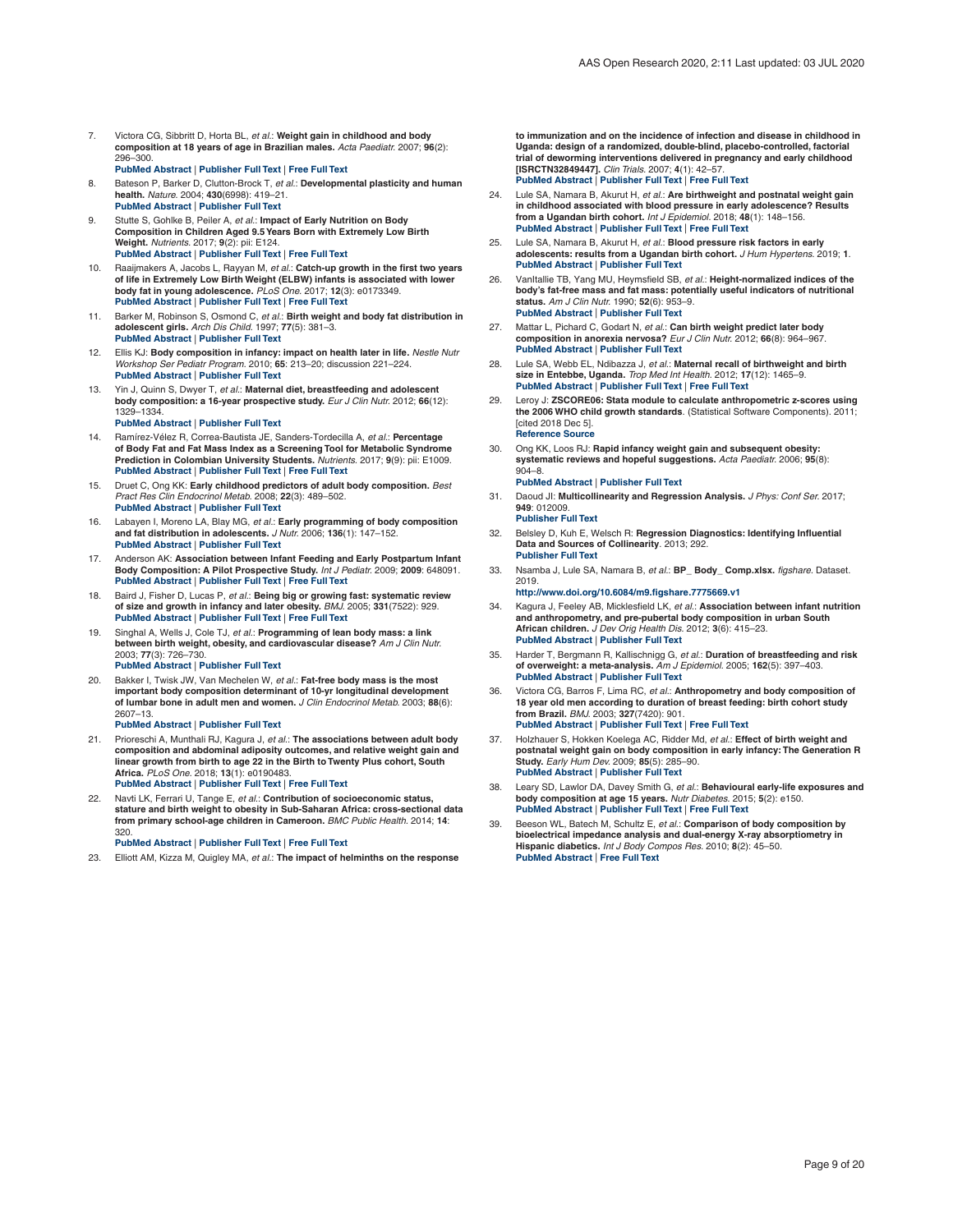# **Open Peer Review**

# **Current Peer Review Status:**

**Version 2**

Reviewer Report 10 January 2020

<https://doi.org/10.21956/aasopenres.14136.r27333>

**© 2020 Girma T.** This is an open access peer review report distributed under the terms of the [Creative Commons](https://creativecommons.org/licenses/by/4.0/) [Attribution License](https://creativecommons.org/licenses/by/4.0/), which permits unrestricted use, distribution, and reproduction in any medium, provided the original work is properly cited.



**Tsinuel Girma**

<sup>1</sup> Department of Pediatrics and Child Health, Jimma University, Jimma, Ethiopia

 $^2$  Department of Global Health and Population, Harvard T. H. Chan School of Public Health, Boston, MA, USA

 $^3$  Department of Nutrition, Exercise and Sports, University of Copenhagen, Copenhagen, Denmark

<sup>4</sup> Public Health, Addis Continental Institute of Public health, Addis Ababa, Ethiopia

Approved. No further comments.

*Competing Interests:* No competing interests were disclosed.

*Reviewer Expertise:* Pediatrics, child health and nutrition

**I confirm that I have read this submission and believe that I have an appropriate level of expertise to confirm that it is of an acceptable scientific standard.**

## **Version 1**

Reviewer Report 05 August 2019

<https://doi.org/10.21956/aasopenres.14024.r26999>

**© 2019 Kemper H.** This is an open access peer review report distributed under the terms of the [Creative Commons](https://creativecommons.org/licenses/by/4.0/) [Attribution License](https://creativecommons.org/licenses/by/4.0/), which permits unrestricted use, distribution, and reproduction in any medium, provided the original work is properly cited.



## **Han C.G. Kemper**

Amsterdam Public Health, Academic Research Institute, Vrije Universiteit Amsterdam, Amsterdam, The **Netherlands**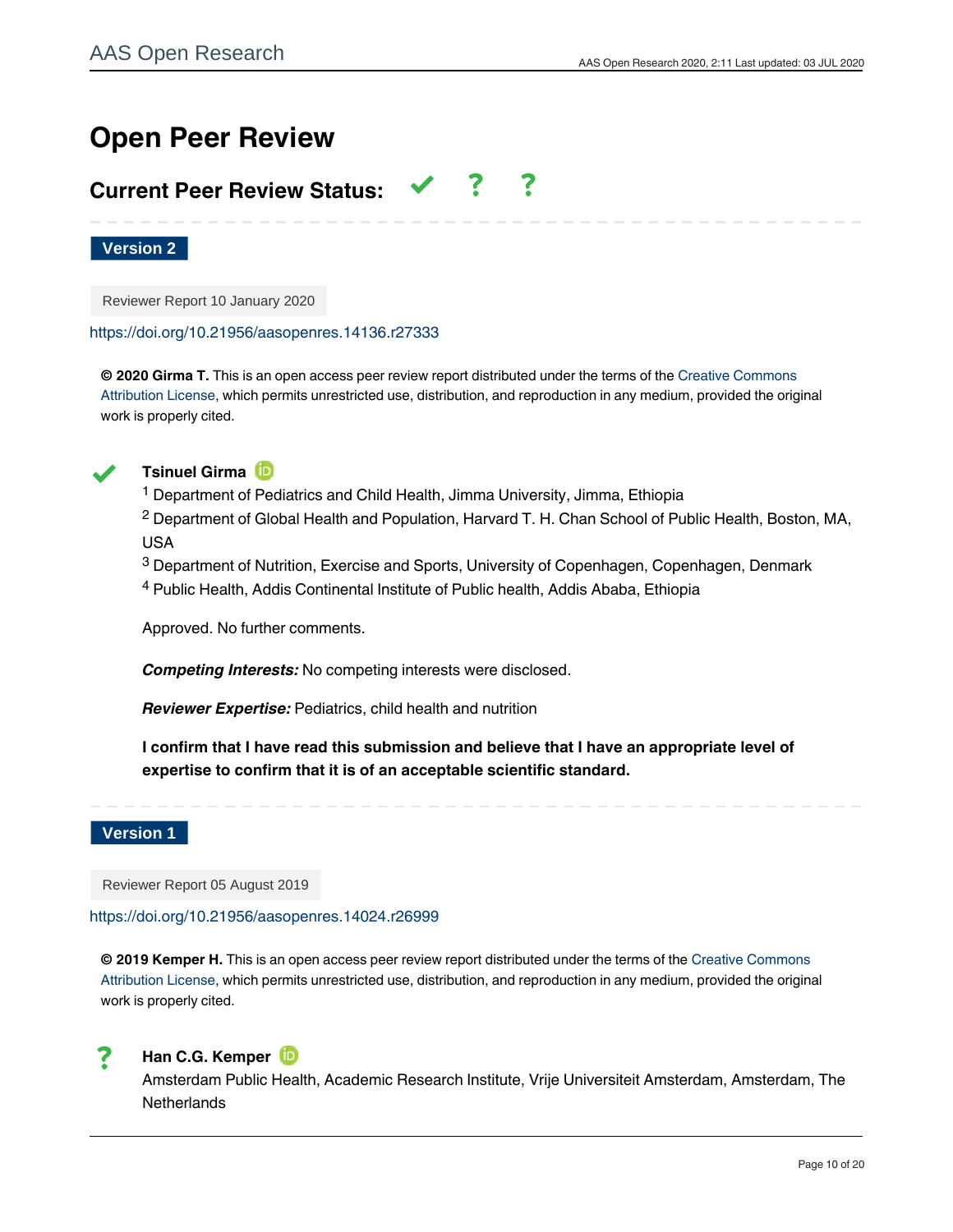This paper about the Entebbe Mother and Baby Study is well written explaining the important research question about the relationship between birthweight and breastfeeding of the babies with their body composition 10 years later. Fat Mass and Fat Free Mass were used.

This longitudinal study is very seldom and therefore important to publish. The numbers of subjects is high and the statistical methods to reveal the relationship are up to date. Also the boxplots that are used explain to the scientific reader the results.

My main question is that the adolescents used in this study differ slightly in calendar age, but between 10 and 12 the biological age can differ largely. So, the authors must take this into consideration. First, maybe they can include data about biological age. Second, there is an anthropometric method to estimate biological age: Mirwald *et al.* (2002<sup>[1](#page-10-0)</sup>) published this reliable method. With this the whole analysis can be repeated to see the effects on FM and FMM.

## **References**

<span id="page-10-0"></span>1. MIRWALD R, G. BAXTER-JONES A, BAILEY D, BEUNEN G: An assessment of maturity from anthropometric measurements. *Medicine & Science in Sports & Exercise*. 2002; **34** (4): 689-694 [Publisher Full Text](https://doi.org/10.1097/00005768-200204000-00020)

**Is the work clearly and accurately presented and does it cite the current literature?** Yes

**Is the study design appropriate and is the work technically sound?** Yes

**Are sufficient details of methods and analysis provided to allow replication by others?** Partly

**If applicable, is the statistical analysis and its interpretation appropriate?** Yes

**Are all the source data underlying the results available to ensure full reproducibility?** Partly

**Are the conclusions drawn adequately supported by the results?** Yes

*Competing Interests:* No competing interests were disclosed.

*Reviewer Expertise:* epidemiologist

**I confirm that I have read this submission and believe that I have an appropriate level of expertise to confirm that it is of an acceptable scientific standard, however I have significant reservations, as outlined above.**

Author Response 11 Dec 2019

**Jonathan Nsamba**, London School of Hygiene and Tropical Medicine, London, UK

Thanks so much Han C.G. Kemper for your insightful comments and feedback about the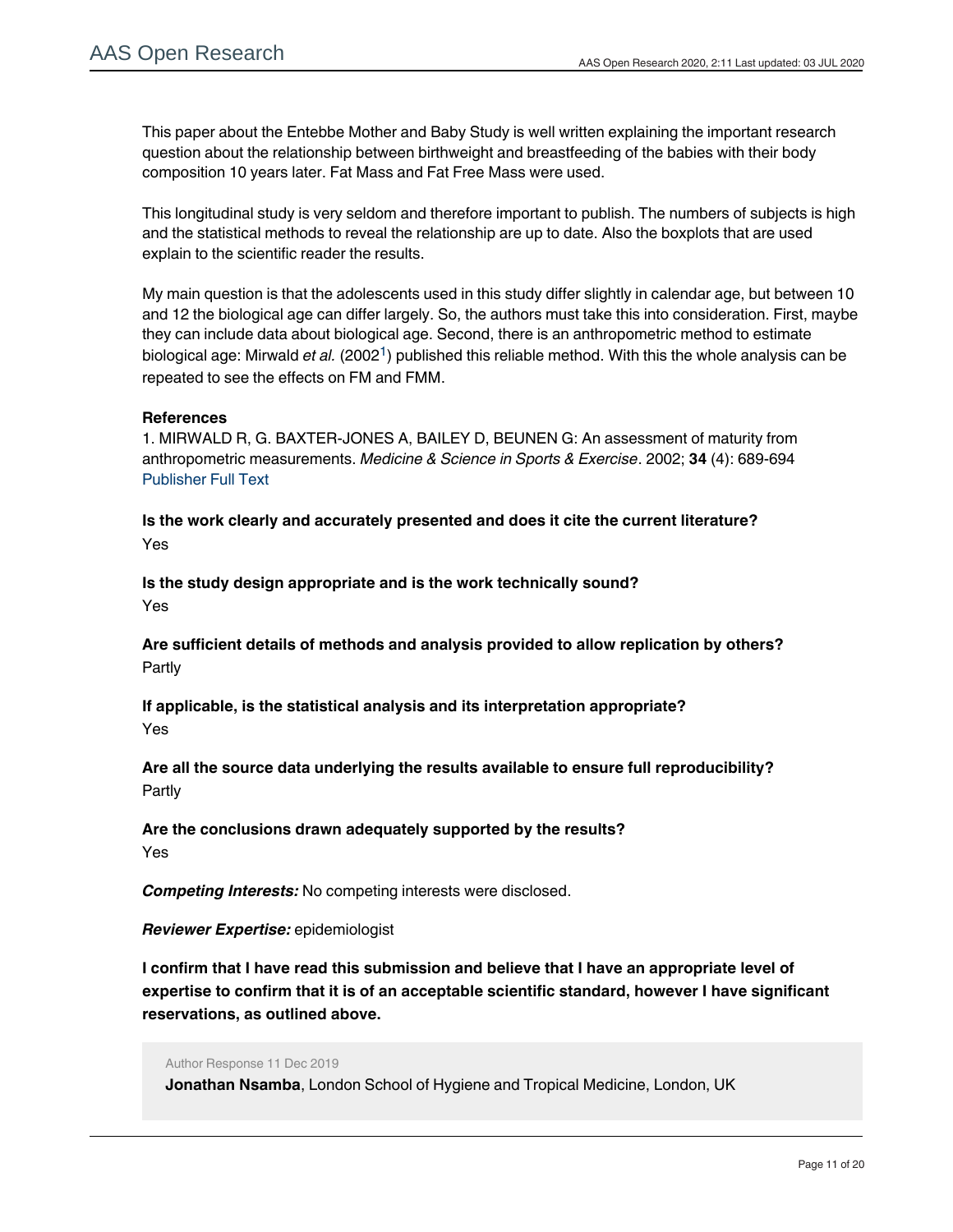Thanks so much Han C.G. Kemper for your insightful comments and feedback about the manuscript. The comments have been helpful. We have outlined our responses in line with each comment made.

## Comment 1:

My main question is that the adolescents used in this study differ slightly in calendar age, but between 10 and 12 the biological age can differ largely. So, the authors must take this into consideration. First, maybe they can include data about biological age. Second, there is an anthropometric method to estimate biological age: Mirwald et al. (2001) published this reliable method. With this the whole analysis can be repeated to see the effects on FM and FMM.

*Response: Thanks for this comment. The cohort in this analysis was aged between 10 and 12 years, however the age distribution was strongly skewed towards the younger end of this range, with 60% of participants aged between 10 years and 10 years 3 months. Only 35 (20%) of participants were aged 11 years or older. The cohort age structure shows that the study sample were in their early adolescence stage where the factors of biological age might not be as pronounced compared to say 12-year olds and beyond. However, we appreciate the effect that biological age can have on study findings irrespective of calendar age. As reported by Mirwald et al (2001), to calculate maturity/ biological age, we would need data on sitting height and leg length, however, these were not collected. The current study is a secondary data analysis of the already collected data. In future work we would plan to collect data that would allow us to adjust for maturity stage as well as or instead of calendar age.* 

*Competing Interests:* No competing interests were disclosed.

Reviewer Report 10 July 2019

<https://doi.org/10.21956/aasopenres.14024.r26995>

**© 2019 Grijalva-Eternod C.** This is an open access peer review report distributed under the terms of the [Creative](https://creativecommons.org/licenses/by/4.0/) [Commons Attribution License,](https://creativecommons.org/licenses/by/4.0/) which permits unrestricted use, distribution, and reproduction in any medium, provided the original work is properly cited.

# 7

work.

## **Carlos S. Grijalva-Eternod**

Institute for Global Health (IGH), University College London, London, UK

This study aimed to generate evidence about the association between birthweight, exclusive breastfeeding and infant growth with body composition at ages 10-11 years in a subsample of 177 Ugandan children that were part of a larger cohort study, the EMaBS study. The study authors collected body composition data using bioelectrical impedance and used the weight data collected at birth, at 6 and 12 months of age to assess prenatal growth (birthweight) and infant growth (a change of weight-for-age z-score between birth and 6 months and between 6 to 12 months greater than 0.67 z-scores).

The study has the potential to contribute novel findings to the body of literature assessing the early in life contributions to NCD susceptibility later in life from the perspective of the Ugandan context under which the data was collected. I have made a list of comments below that could help the authors improve their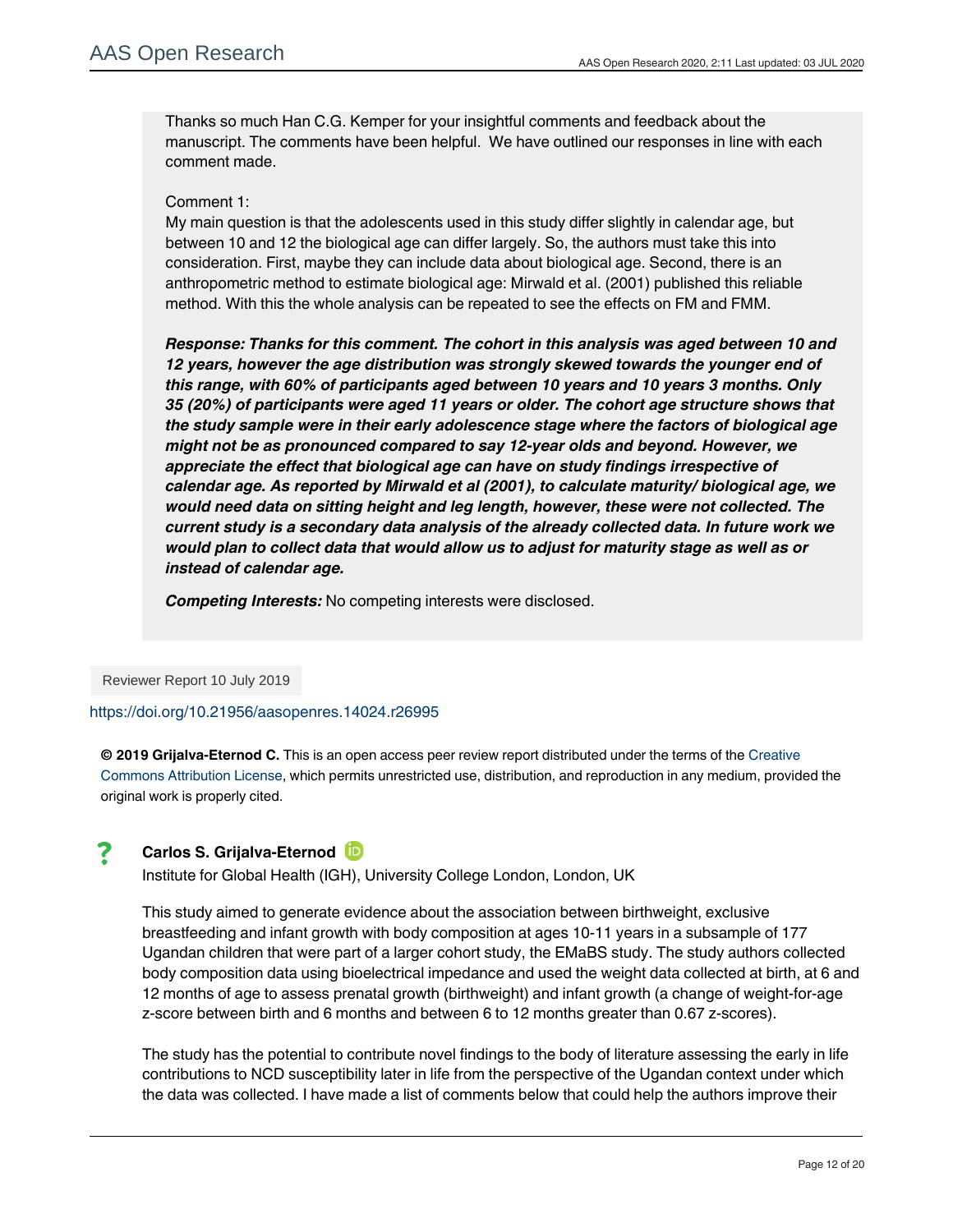work.

## **Introduction:**

- Second paragraph: I am unsure if it is correct to state that body composition changes represents a mechanism through which early-life exposure may influence NCDs later in life, given that our current understanding is the early life exposures affects both body composition and NCD susceptibility.
- Third paragraph: Fat mass is incorrectly stated as a proxy of adiposity. Measurement of fat mass is a direct measure of adiposity.

## **Methods:**

- The methods section would benefit from editing and restructuring. For instance, it might be clearer to describe the three phases that this cohort has undergone in one paragraph, rather than in separate paragraphs. Describe all the measurements used for this analysis in full rather than to direct the reader to a published manuscript (e.g., information about the tools used to assess infant feeding, household wealth, etc.).
- Data handling (e.g. estimating z-scores, defining categories, etc.) and the statistical analysis undertook are clearer when explained separately.
- The description of the analysis does not seem to reflect the information presented in the results section. The methods section mentions the use of correlation analysis, linear regression analysis, likelihood ration tests, etc., but these are not clearly presented in the results.
- Please, provide details about the standard error method mentioned to have been used to assess multicollinearity.
- It is unclear at what age the dietary assessment data used for the analysis was collected.
- The authors do not present a rationale about their choice of methods for assessing infant growth namely, the arithmetic change in z-scores, given the wealth of literature discussing how this selection affects the findings and potentially generate incorrect results (for examples of this discussion see Tu *et al.*, 2006<sup>[1](#page-13-0)</sup> and Lucas *et al.*, 1999<sup>[2](#page-13-1)</sup>).

## **Results:**

- $\bullet$ Most of the information provided in the form of tables is replicated in the written narrative. Consider removing it from the narrative to make the manuscript concise and easier to read.
- The value of Figure 1 is unclear, as it is not mentioned within the narrative. Perhaps it would be more informative to present this data in a Hattori chart manner (see Wells, 2000 $^3$  $^3$ ).
- Table 2 is confusing. It is unclear what models were tested, whether birthweight was included twice in a model, as a continuous and/or categorical variable, or whether they are presenting separate models. This makes it difficult to assess the authors' findings.

The authors rightly state that they might have been underpowered. It might be useful for  $\alpha$ 

## **Discussion:**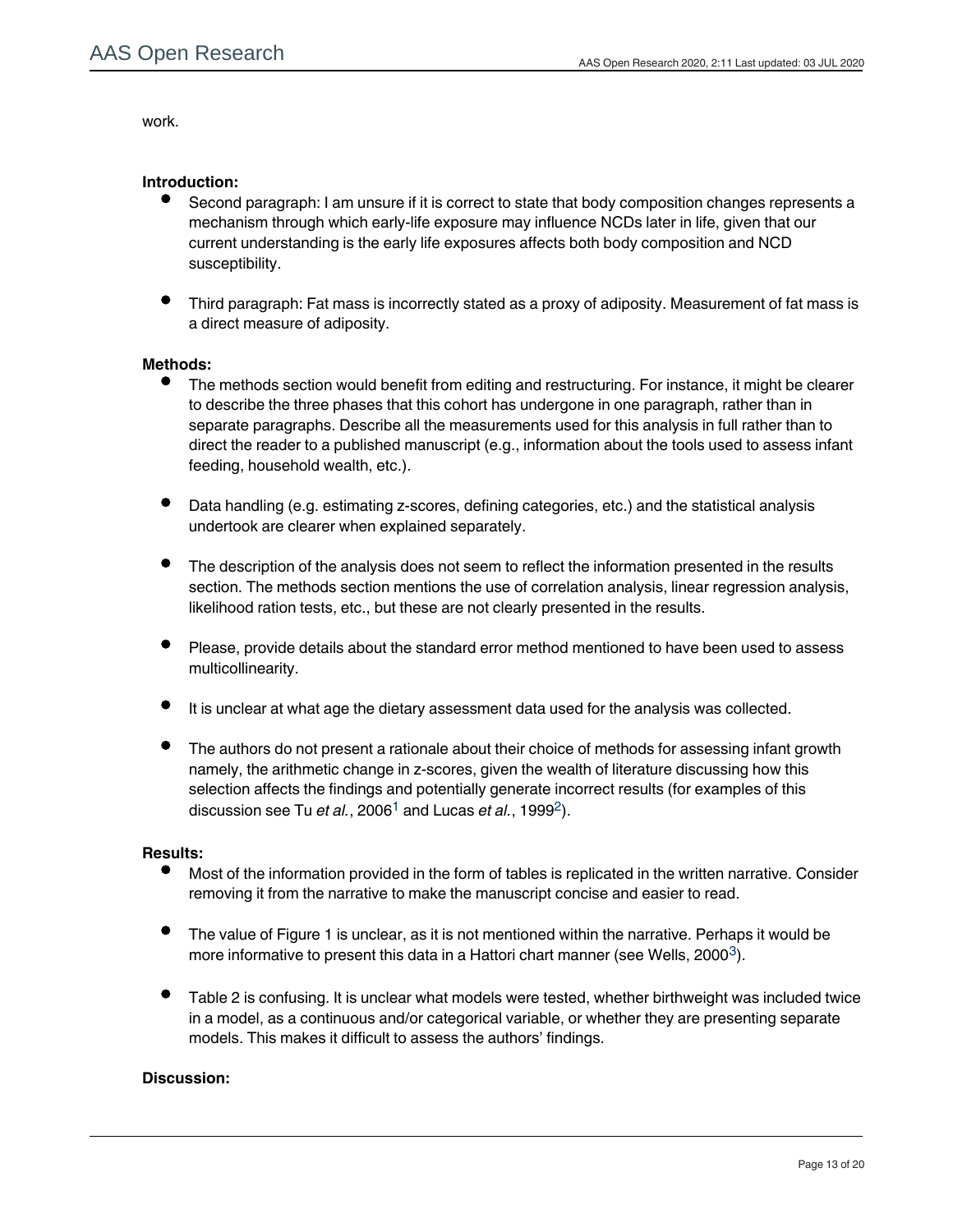- The authors rightly state that they might have been underpowered. It might be useful for readers if they elaborate further of how this might underpin their results.
- The authors should include a discussion about the methods used to assess the variables used for the study. For instance, bioelectrical impedance measures the electrical properties of the body with greater emphasis on lean mass (a good electricity conductor) than of fat mass (a poor electricity conductor). Furthermore, Tanita systems rely for the estimation of lean and fat mass on equations derived on populations different from that of this study. How would this have affected their findings? Would the method used to assess breastfeeding be sensitive enough to differentiate different feeding patterns, what about children that were predominantly breastfed?
- The authors mention segmental body composition, but the relevance of this statement is unclear.
- There is little discussion about the context under which the data was collected, e.g. Ugandan context where HIV is prevalent, and whether this could have or not affected their results.
- Given the sexual dimorphism already observed with body composition data at the ages of 10-11 years, it would be useful for the authors to discuss why they chose to not undertake separate analysis by sex.

## **References**

<span id="page-13-0"></span>1. Tu YK, Ellison GT, Gilthorpe MS: Growth, current size and the role of the 'reversal paradox' in the foetal origins of adult disease: an illustration using vector geometry.*Epidemiol Perspect Innov*. 2006; **3**: 9 [PubMed Abstract](http://www.ncbi.nlm.nih.gov/pubmed/16884533) | [Publisher Full Text](https://doi.org/10.1186/1742-5573-3-9)

<span id="page-13-1"></span>2. Lucas A, Fewtrell MS, Cole TJ: Fetal origins of adult disease-the hypothesis revisited.*BMJ*. 1999; **319** (7204): 245-9 [PubMed Abstract](http://www.ncbi.nlm.nih.gov/pubmed/10417093) | [Publisher Full Text](https://doi.org/10.1136/bmj.319.7204.245)

<span id="page-13-2"></span>3. Wells JC: A Hattori chart analysis of body mass index in infants and children.*Int J Obes Relat Metab Disord*. 2000; **24** (3): 325-9 [PubMed Abstract](http://www.ncbi.nlm.nih.gov/pubmed/10757626)

**Is the work clearly and accurately presented and does it cite the current literature?** Partly

**Is the study design appropriate and is the work technically sound?** Partly

**Are sufficient details of methods and analysis provided to allow replication by others?** Partly

**If applicable, is the statistical analysis and its interpretation appropriate?** Partly

**Are all the source data underlying the results available to ensure full reproducibility?** Yes

**Are the conclusions drawn adequately supported by the results?** Yes

*Competing Interests:* No competing interests were disclosed.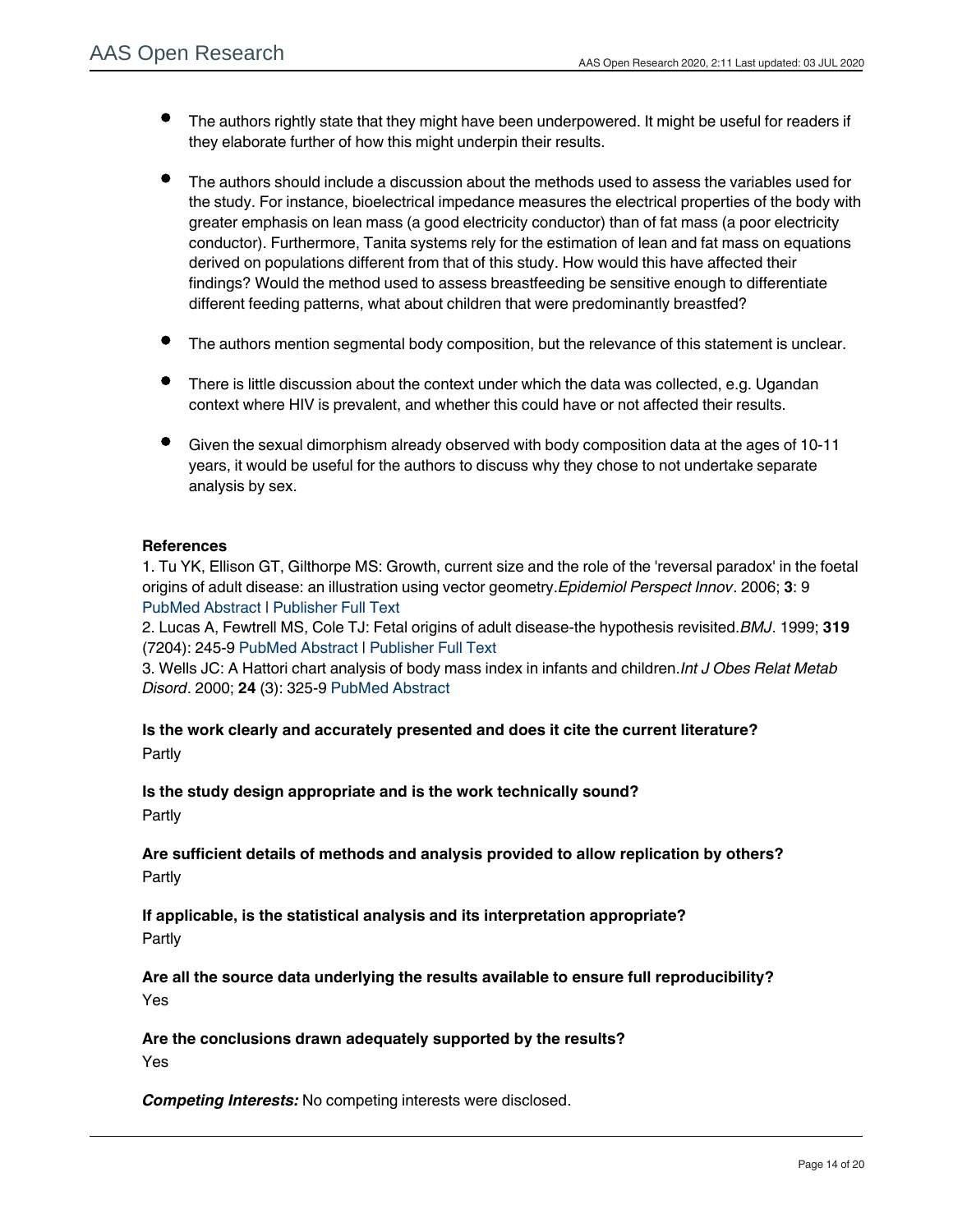*Reviewer Expertise:* Child growth and development, nutrition, body composition, anthropometry

**I confirm that I have read this submission and believe that I have an appropriate level of expertise to confirm that it is of an acceptable scientific standard, however I have significant reservations, as outlined above.**

### Author Response 11 Dec 2019

**Jonathan Nsamba**, London School of Hygiene and Tropical Medicine, London, UK

Thanks so much Carlos S. Grijalva-Eternod for your insightful comments and feedback about the manuscript. The comments have been helpful. We have outlined our responses in line with each comment made.

Comment 1: I am unsure if it is correct to state that body composition changes represents a mechanism through which early-life exposure may influence NCDs later in life, given that our current understanding is the early life exposures affects both body composition and NCD susceptibility.

*Response: Thank you for the comment. We have made a change to the sentence for clarity reasons. It now reads as "thus, body composition changes* **might be** *one of the mechanisms through which early-life exposures may influence susceptibility to NCDs in adulthood".*

Comment 2: Fat mass is incorrectly stated as a proxy of adiposity. Measurement of fat mass is a direct measure of adiposity.

*Response: Thank you for this comment. We have edited the sentence which now reads as "exclusive breastfeeding has also been reported to be associated with a reduction in fat mass (FM; a measure of adiposity).*

Comment 3: The methods section would benefit from editing and restructuring. For instance, it might be clearer to describe the three phases that this cohort has undergone in one paragraph, rather than in separate paragraphs. Describe all the measurements used for this analysis in full rather than to direct the reader to a published manuscript (e.g., information about the tools used to assess infant feeding, household wealth, etc.).

*Response: Thanks for this comment, our use of paragraphs was meant to point the reader to the cohort phase in which each measurement was done, since the cohort had various phases. We have re-written this section to improve the structure and clarity. We have also included details of the methods used to assess key measures: regarding feeding it now reads "Information on feeding practices at six weeks of age was self-reported from the child's mother or guardians at a six-week visit." For household wealth this now reads "household socio-economic index (a score based on building materials, number of rooms and item owned)".* 

Comment 4: The description of the analysis does not seem to reflect the information presented in the results section. The methods section mentions the use of correlation analysis, linear regression analysis, likelihood ration tests, etc., but these are not clearly presented in the results. *Response: Thank you for this comment. The correlation results were reported as "Birth weight was positively correlated with both FMI (r=0.35, p-value<0.001) and FFMI (r=0.34, p-value<0.001). There was strong correlation between FMI and FFMI with r=0.517, p-value*

*<0.001". In addition, table 2 contains the likelihood ratio test p-values that represented the*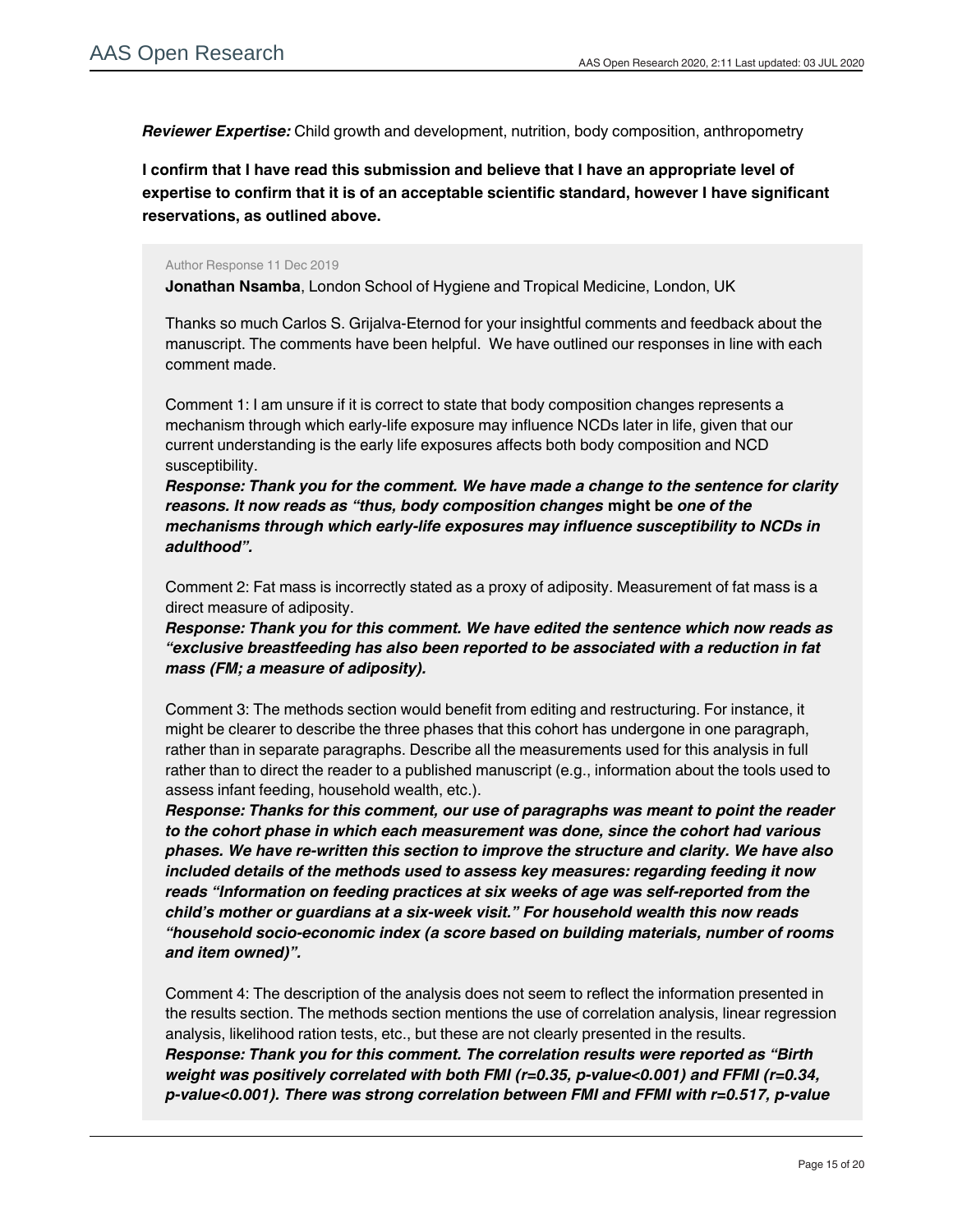*<0.001". In addition, table 2 contains the likelihood ratio test p-values that represented the test for trend. Results from regression analysis are presented in table 2 and the supplementary tables which have been added at the end of the manuscript. We have made an addition to the statistical methods to reflect that both univariable (to assess crude associations) and multivariable (to adjust for confounders) linear regression models were run.*

Comment 5: Please, provide details about the standard error method mentioned to have been used to assess multicollinearity

*Response: Standard errors will be inflated in the presence of multicollinearity as described in* (Belsley, Kuh & Welsch, 2013; Daoud, 2017)*. One method of assessing this formally is to calculate variance inflation factors which indicate by how much the standard error increases in the presence of multicollinearity (with a variance inflation factor of 1 indicating no multicollinearity issues). We have expanded the text and included references.* 

Comment 6: It is unclear at what age the dietary assessment data used for the analysis was collected.

*Response: Thanks a lot for this comment. We have amended to manuscript that breastfeeding data was collected at 6 weeks of age and adolescents' dietary assessment data were collected at the time of the blood pressure study.*

Comment 7: The authors do not present a rationale about their choice of methods for assessing infant growth namely, the arithmetic change in z-scores, given the wealth of literature discussing how this selection affects the findings and potentially generate incorrect results (for examples of this discussion see Tu et al., 20061 and Lucas et al., 19992).

*Response: Thank you for your comment. We appreciate the risk of misinterpretation of results based on the fetal origin of disease especially if adjustment in the models is only made for current size. For comparison purposes, we used a 0.67 cut off reported by Freeman (1995) generated from a healthy and standard UK population. This represented the rate of rapid growth.*

Comment 8: The value of Figure 1 is unclear, as it is not mentioned within the narrative. Perhaps it would be more informative to present this data in a Hattori chart manner *Response: Thanks for this comment: We appreciate the reviewer's point and have removed Figure 1***.** 

Comment 9: Table 2 is confusing. It is unclear what models were tested, whether birthweight was included twice in a model, as a continuous and/or categorical variable, or whether they are presenting separate models. This makes it difficult to assess the authors' findings. *Response: Thanks for this comment. We have added further clarification on this in both the methods and results sections, and have also added a footnote to the table which reads "In multivariable analysis, all factors shown in the table were added to the model together with the exception of birth weight as a continuous variable and birth weight as a categorical variable which were analysed separately (they were not included together in any model)."*

Comment 10: The authors should include a discussion about the methods used to assess the variables used for the study. For instance, bioelectrical impedance measures the electrical

properties of the body with greater emphasis on lean mass (a good electricity conductor) than of fat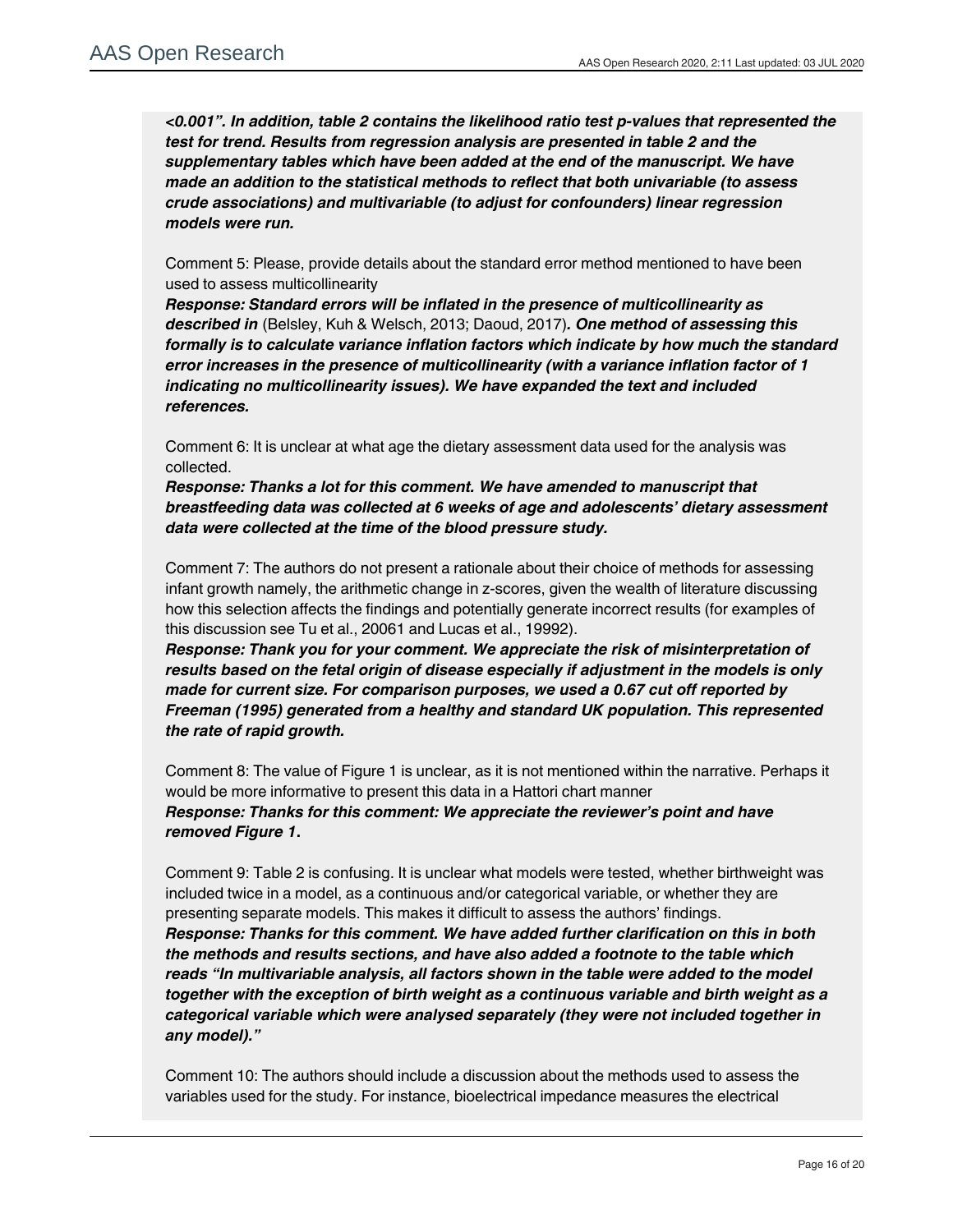properties of the body with greater emphasis on lean mass (a good electricity conductor) than of fat mass (a poor electricity conductor). Furthermore, Tanita systems rely for the estimation of lean and fat mass on equations derived on populations different from that of this study. How would this have affected their findings? Would the method used to assess breastfeeding be sensitive enough to differentiate different feeding patterns, what about children that were predominantly breastfed? *Response: It is true that prediction equations are population specific, but unfortunately at the time of the study there were no equations validated for Ugandan population. A recent paper by Ndagire (2018) has published prediction equations specifically for Ugandan populations. We have amended the manuscript to highlight this limitation. It now reads as "However, the method relies on prediction equations that are population specific to estimate the parameters of body composition. At the time of the study, there were no validated prediction equations for Uganda's population." We have also expanded our discussion of the findings related to breastfeeding to reflect the fact that due to the way the data on this were collected, we were not able to examine the effects of different feeding patterns or of longer term breastfeeding behaviour.*

Comment 11: The authors mention segmental body composition, but the relevance of this statement is unclear.

*Response: We used a segmental body composition analyser for the estimation of body composition as reflected in the methods section. We however, have edited this section of the discussion and removed the word "segmental" because we did not present body composition data by the cylindrical segment of the body from which it was measured. It now reads as "We used a segmental bio-electrical impendence body composition analyser to measure body composition among the study adolescents.*

Comment 12: There is little discussion about the context under which the data was collected, e.g. Ugandan context where HIV is prevalent, and whether this could have or not affected their results. *Response: Thanks for the comment. We considered the role of HIV and other infectious diseases in our study. We collected data for maternal HIV status and the HIV exposure status of the offspring. In our cohort, 16 mothers tested positive for HIV during pregnancy with only 2 offspring becoming infected. Due to these small numbers, we did not include results relating to HIV in our manuscript. We also found a low prevalence of helminths and malaria in our study participants.* 

Comment 13: Given the sexual dimorphism already observed with body composition data at the ages of 10-11 years, it would be useful for the authors to discuss why they chose to not undertake separate analysis by sex.

*Response: Thanks for this comment, we investigated this question and as reported in the manuscript (last paragraph of results section), we found that "***There was no evidence that the effect of breastfeeding or growth rate on FMI or FFMI differed by sex or birth weight***". In light of this finding, we do not present results separately by sex.* 

# **References**

Ndagire, C. T., Muyonga, J. H., Odur, B., & Nakimbugwe, D. (2018). Prediction equations for body composition of children and adolescents aged 8-19 years in Uganda using deuterium dilution as the reference technique. Clinical Nutrition ESPEN, 28, 103–109. <https://doi.org/10.1016/j.clnesp.2018.09.004>

*Competing Interests:* No competing interests were disclosed.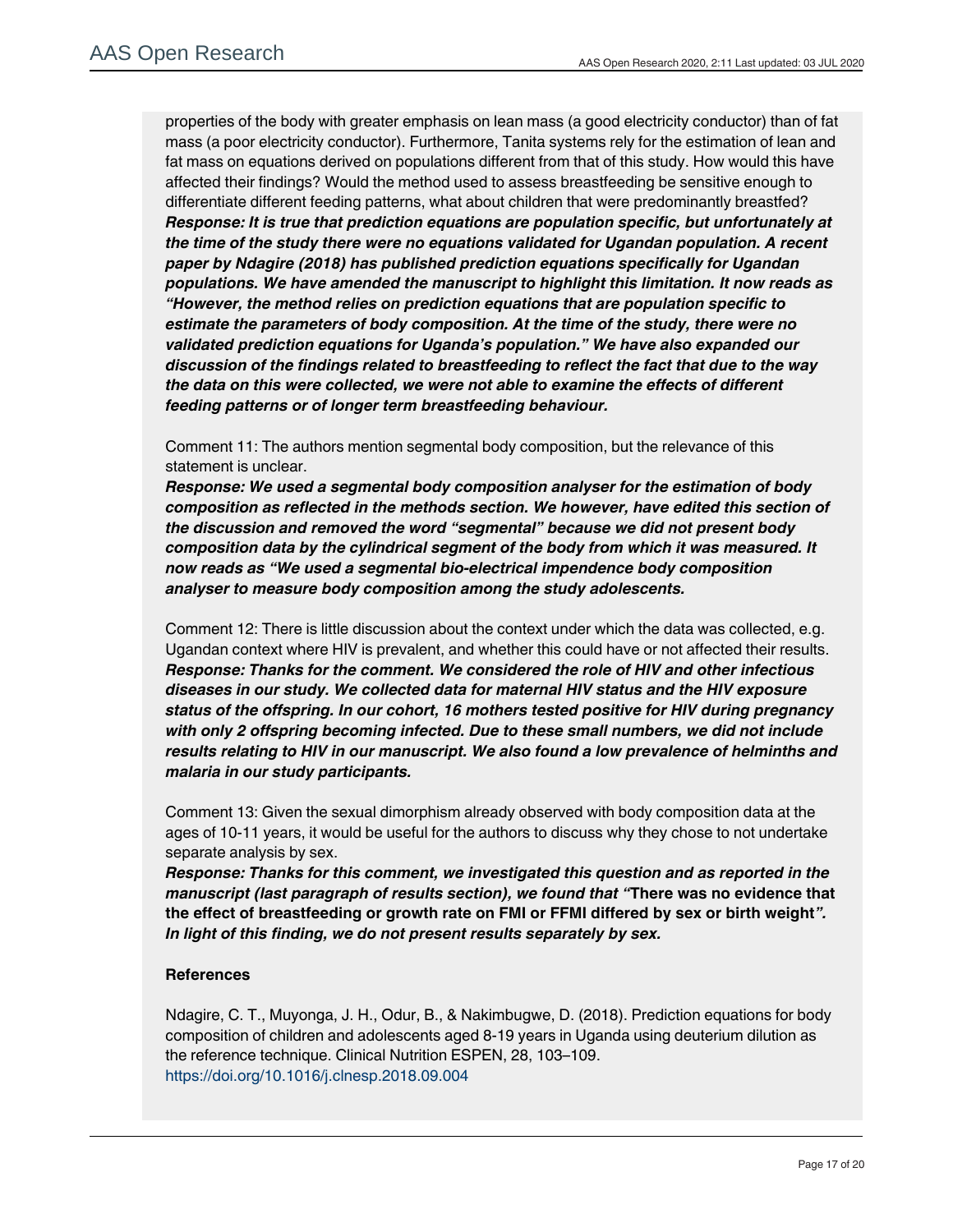## *Competing Interests:* No competing interests were disclosed.

Reviewer Report 24 April 2019

## <https://doi.org/10.21956/aasopenres.14024.r26838>

**© 2019 Girma T.** This is an open access peer review report distributed under the terms of the [Creative Commons](https://creativecommons.org/licenses/by/4.0/) [Attribution License](https://creativecommons.org/licenses/by/4.0/), which permits unrestricted use, distribution, and reproduction in any medium, provided the original work is properly cited.



## **Tsinuel Girma**

<sup>1</sup> Department of Pediatrics and Child Health, Jimma University, Jimma, Ethiopia

 $^2$  Department of Global Health and Population, Harvard T. H. Chan School of Public Health, Boston, MA, USA

 $^3$  Department of Nutrition, Exercise and Sports, University of Copenhagen, Copenhagen, Denmark

<sup>4</sup> Public Health, Addis Continental Institute of Public health, Addis Ababa, Ethiopia

The work is original and investigated the relationship between birth weight, exclusive breastfeeding and growth in infancy, and body composition among 10-11 year-old children (early adolescence) from Uganda. The findings will contribute to the understanding of the link between early like exposure and growth with later health and development particularly in populations living in contexts similar with Uganda.

- The study participants were drawn from a birth cohort that was established for a different study. Originally, they had a birth cohort of 2345 live births of which 1119 (47.7%) were enrolled for another study at 10 or 11 years of age. This study used 177 (7.6%) of these who had body composition data. Although the investigators tried to show that the huge drop-out had little selection bias, it was not clear on what variables were they matching or similar (page 4). I suggest to depict the sampling process including exclusion criteria using a PRISMA flow diagram.
- The data represented mainly urban (65%) and women populations with high HIV prevalence (9%); of which the offspring, 8% were exposed but uninfected while 1% were infected. The data has also included few variables as indicators of stages of puberty. However, it was not clear why the HIV and these variables were not included in the final regression model - see table 2.
- I don't see the purpose of Figure 1. The difference between FMI and FFMI in both sexes is obvious. One option is to show BC by sex.
- The investigators claim that this study is unique in East Africa (page 8); this does not seem justified. In the broader sense of East Africa, for instance, there are published articles from the Infant Anthropometry and Body Composition (iABC) cohort in Ethiopia that could have been used as reference(s) in this paper.

# **Is the work clearly and accurately presented and does it cite the current literature?** Yes

# **Is the study design appropriate and is the work technically sound?** Yes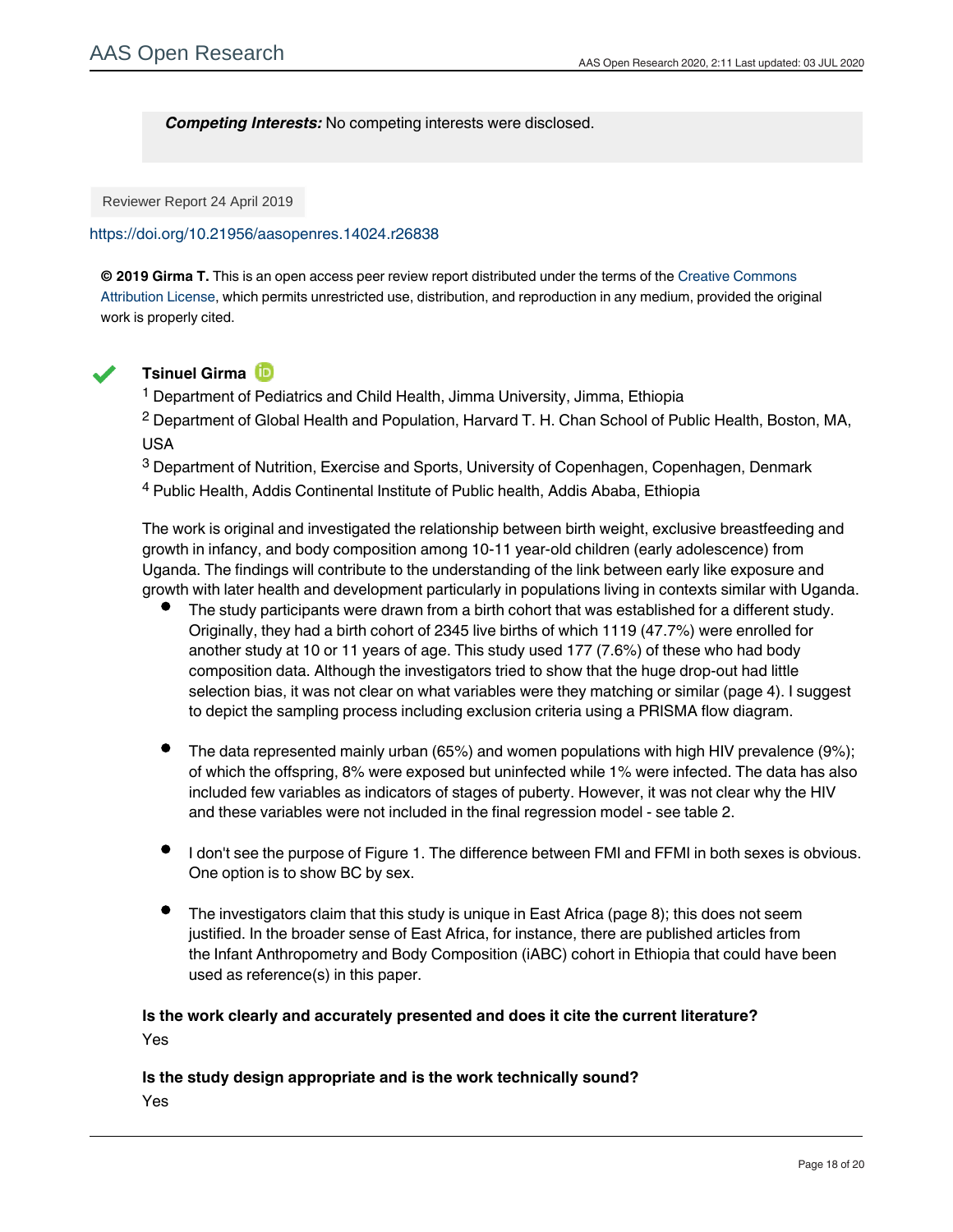**Are sufficient details of methods and analysis provided to allow replication by others?** Yes

**If applicable, is the statistical analysis and its interpretation appropriate?** Yes

**Are all the source data underlying the results available to ensure full reproducibility?** Yes

**Are the conclusions drawn adequately supported by the results?** Yes

*Competing Interests:* No competing interests were disclosed.

*Reviewer Expertise:* Pediatrics, child health and nutrition

**I confirm that I have read this submission and believe that I have an appropriate level of expertise to confirm that it is of an acceptable scientific standard.**

#### Author Response 11 Nov 2019

**Jonathan Nsamba**, London School of Hygiene and Tropical Medicine, London, UK

Thanks so much Dr. Tsinuel Girma for the insightful comments and feedback about the manuscript. The comments have been helpful. We have outlined our responses in line with each comment made.

## **Comment 1:**

The study participants were drawn from a birth cohort that was established for a different study. Originally, they had a birth cohort of 2345 live births of which 1119 (47.7%) were enrolled for another study at 10 or 11 years of age. This study used 177 (7.6%) of these who had body composition data. Although the investigators tried to show that the huge drop-out had little selection bias, it was not clear on what variables were they matching or similar (page 4). I suggest to depict the sampling process including exclusion criteria using a PRISMA flow diagram. *Response: Thanks for this comment. We tried to explicitly explain the sampling flow in words. The PRISMA (Preferred Reporting Items for Systematic Reviews and Meta- Analyses) flow diagram (which depicts the flow of information through the different phases of a systematic review) is not the most appropriate in this situation. We think that this reporting is well suited for this article.*

*We have amended the manuscripts to include the list of variables that were compared for EMaBS participants included and not included in this study. It now reads as* "*...... for most characteristics including maternal (age, parity, BMI, education, place of residence, hypertension, infections [malaria, ascaris, trichuris], trial interventions [praziquantel vs placebo or albendazole vs placebo]) characteristics at enrollment, household socio-economic status at enrollment and childhood (birth weight, sex, feeding status at six weeks of age, HIV exposure status, place of birth, mode of delivery, number of births (twin vs singleton), trial intervention [albendazole]) characteristics, except participants were more likely to be born to separated/divorced/widowed mothers.....".*

The data represented mainly urban (65%) and women populations with high HIV prevalence (9%);

## **Comment 2:**